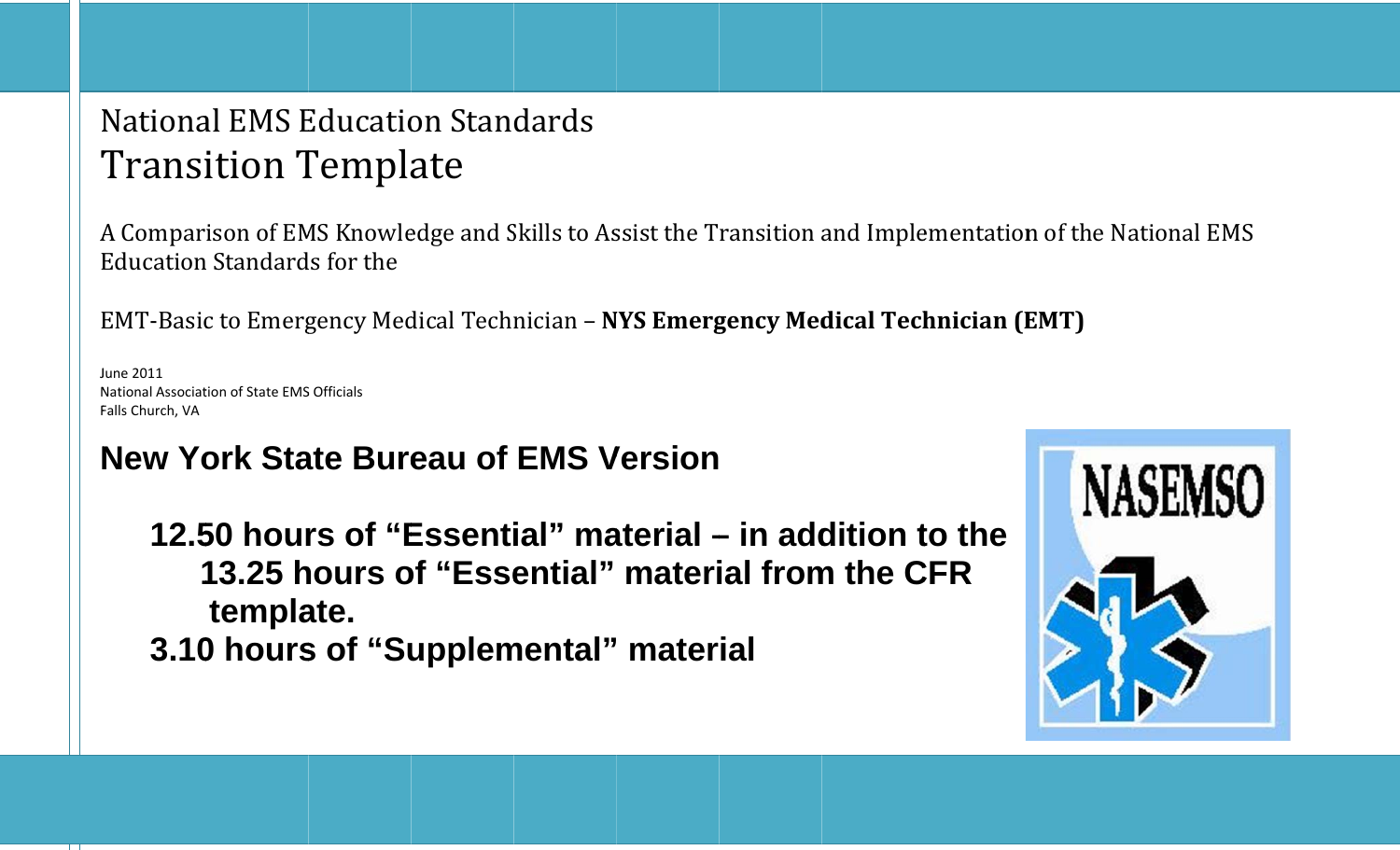## **Background:**

In 1996, the National Highway Traffic Safety Administration (NHTSA) and the Health Resources and Services Administration (HRSA) published the national consensus document titled *EMS Agenda for the Future (Agenda.)* The intent of the *Agenda* is to create a common vision for the future of EMS and is designed for use by government and private organizations at the national, state and local levels to help guide EMS planning, decision making, and policy. In 2000, the *Agenda* was followed by the *EMS Education Agenda for the Future: A Systems Approach (Education Agenda)*. Since the release of the *Agenda*, the *National EMS Core Content (Core Content), National EMS Scope of Practice Model (Scope of Practice Model)*, and the *National EMS Education Standards (Education Standards)* have been completed and published along with Instructional Guidelines geared to each practitioner level. States license EMS personnel and EMS agencies as a means of ensuring public health and safety. Because of this common and important function, the National Association of State EMS Officials (NASEMSO) has taken the lead in coordinating implementation of the *Education Agenda*. Because states may need to revise or develop processes to facilitate a smooth transition from the *U.S. Department of Transportation National Standard Curricula* (NSC) to the new *Education Standards*, the National Association of State EMS Officials (NASEMSO) collaborated with a panel of experts and several national stakeholder groups to establish a *Gap Analysis Template* in 2009. States were encouraged to consider several important factors to implement of the *Education Standards*:

- Individual states are encouraged to use the *National EMS Scope of Practice Model* as a foundation to establish state EMS practitioner levels.
- Individual states are encouraged to use the *Gap Analysis Template* to help define system processes that support the transition of EMS practitioners to the state-adopted scope of practice.
- The *Education Standards* promotes increased flexibility, encourages creativity within each EMS education program and encourages alternative delivery methods. The *Education Standards* do not represent a prescriptive sequence or content grouping for a class presentation. States and/or educational programs will need to determine the sequence for teaching the materials.
- Course outcome evaluations should be based on student competency, not the time to course completion, as this may vary. Time estimates may be provided to guide the *planning* for presentation of course materials.
- States and/or education programs should re-evaluate student qualifications, co-requisites, or pre-requisites for all EMS practitioner levels.
- States and/or programs should consider co-requisites or pre-requisites for transition courses to help establish the depth and breadth of new content.
- Individuals transitioning within a level (i.e. EMT-P to Paramedic) are responsible for the knowledge and skills that are implicit to all previous levels.

States retain the authority to credential individual practitioners in a way that best meets the needs of the state. Some states have already identified state-based learning objectives and educational priorities that exist both above and below the *Education Standards* making it difficult to establish a "national curriculum" for transition. Because a transition course per se would have a limited shelf life as the *Education Standards* are implemented, available resources have been focused on developing materials that will support implementation of the new practitioner levels and pre-packaged educational materials geared specifically *to the changes* are generally unavailable. To assist this effort, NASEMSO has utilized the Gap Analysis Template to help identify the generic "Gap Content" that can be used to enhance the knowledge and skills of existing practitioners that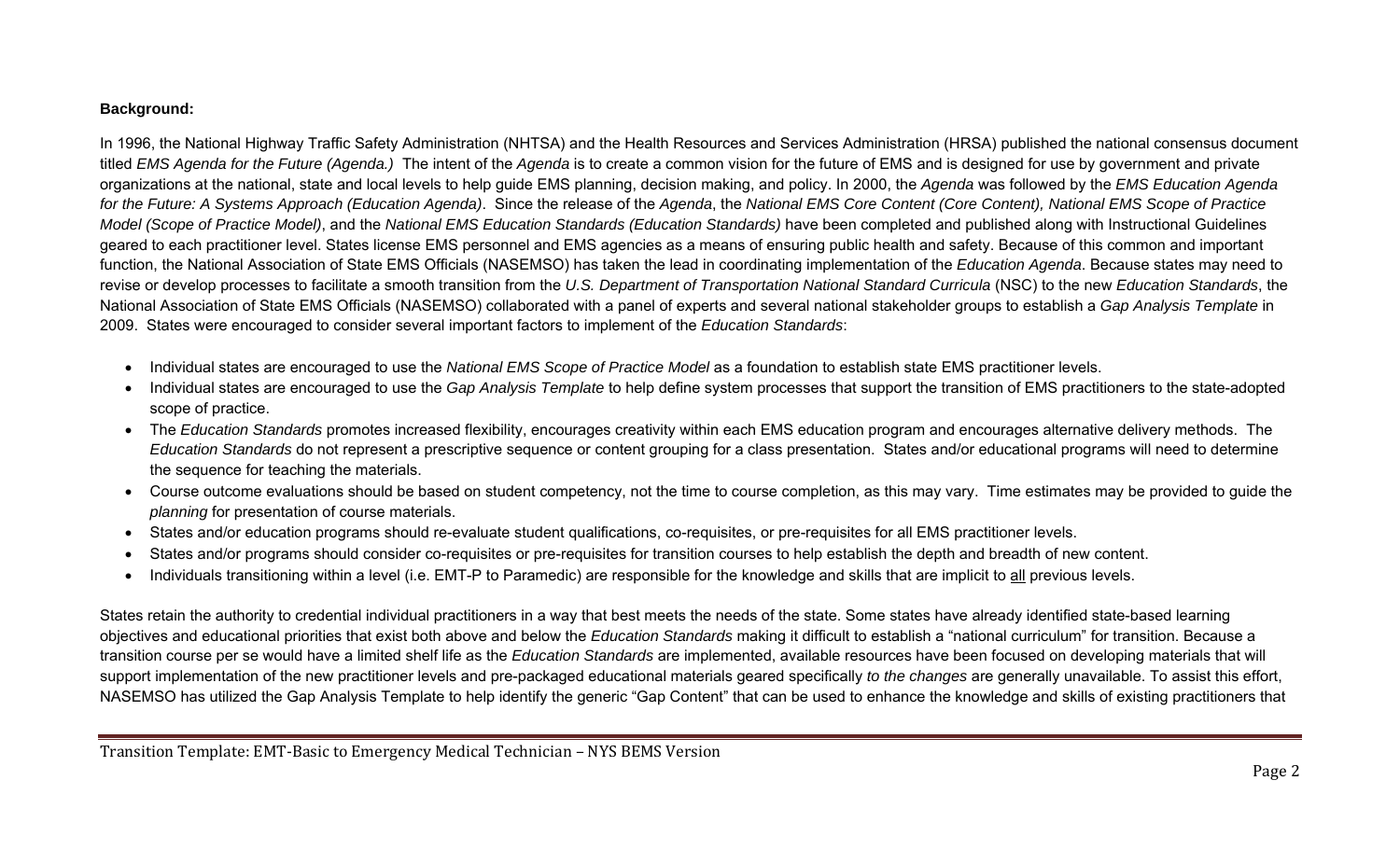desire certification/licensure at the level of the *Education Standards*. Proper learning objectives should be developed by end users and accompany an identification of methods (i.e. medical literature, publisher materials, in-service programs, and Learning Management Systems) that can be used to achieve educational goals. Page guides have been included to cross reference content with the *Education Standards* and more detail regarding content can be found within the Instructional Guidelines. Time frames (rough estimates) have been provided to assist in planning and are not intended to serve as a mandate. For the purposes of the Transition Templates:

- **"Essential Content"** is content or material that has been identified by an expert panel as having significantly changed (including expanded) from the NSC with sufficient clinical relevance that review and/or instruction during the transition process is **strongly recommended**. NYS essential content is required in the course.
- **"Supplemental Content"** is content or material that has been highlighted by the panel as changed (including expanded) from the NSC with sufficient clinical relevance that review and/or instruction **should be considered.**

Content areas that do not include time frames likely contain content changes that were felt to be insufficient to warrant updating. These content areas should, at a minimum, be reviewed by the state and added to transition learning requirements if deemed appropriate. Proper learning objectives should be developed by end users and accompany an identification of methods (i.e. medical literature, publisher materials, in-service programs, and Learning Management Systems) that can be used to achieve educational goals. Page guides have been included to cross reference content with the *Education Standards* and more detail regarding content can be found within the Instructional Guidelines. Declarative time frames (rough estimates) have been provided to assist planning efforts and are not intended to serve as a mandate. In addition, the *Education Standards* recognize the National Incident Management System (NIMS) and Hazardous Waste Operations and Emergency Response (HAZWOPER) standard, 29 CFR 1910.120 as pre- or co-requisite training requirements. Additional time may be needed to accommodate this content. HAZWOPER will not be required in NYS.

States will need to determine which content and/or skills must be tested and/or verified to complete state-based transition processes and communicate this information to stakeholders.

A list of EMS publisher materials that support the implementation of the Education Standards is maintained by NASEMSO on our web site at www.nasemso.org. NYS will also publish a list of textbook publishers that will be used as secondary reference materials for the NYS Written Certification Examination. *Education Standards* and *Instructional Guidelines* listed in this document serve as an example for convenience of the reader. Official documents published by NHTSA are available at www.ems.gov.

The NASEMSO Implementation Team is available to provide technical assistance to states with *Education Agenda* implementation efforts. State officials that desire additional information can contact NASEMSO via info@nasemso.org or call NASEMSO Program Advisor Kathy Robinson at (703) 538-1799 ext 1708.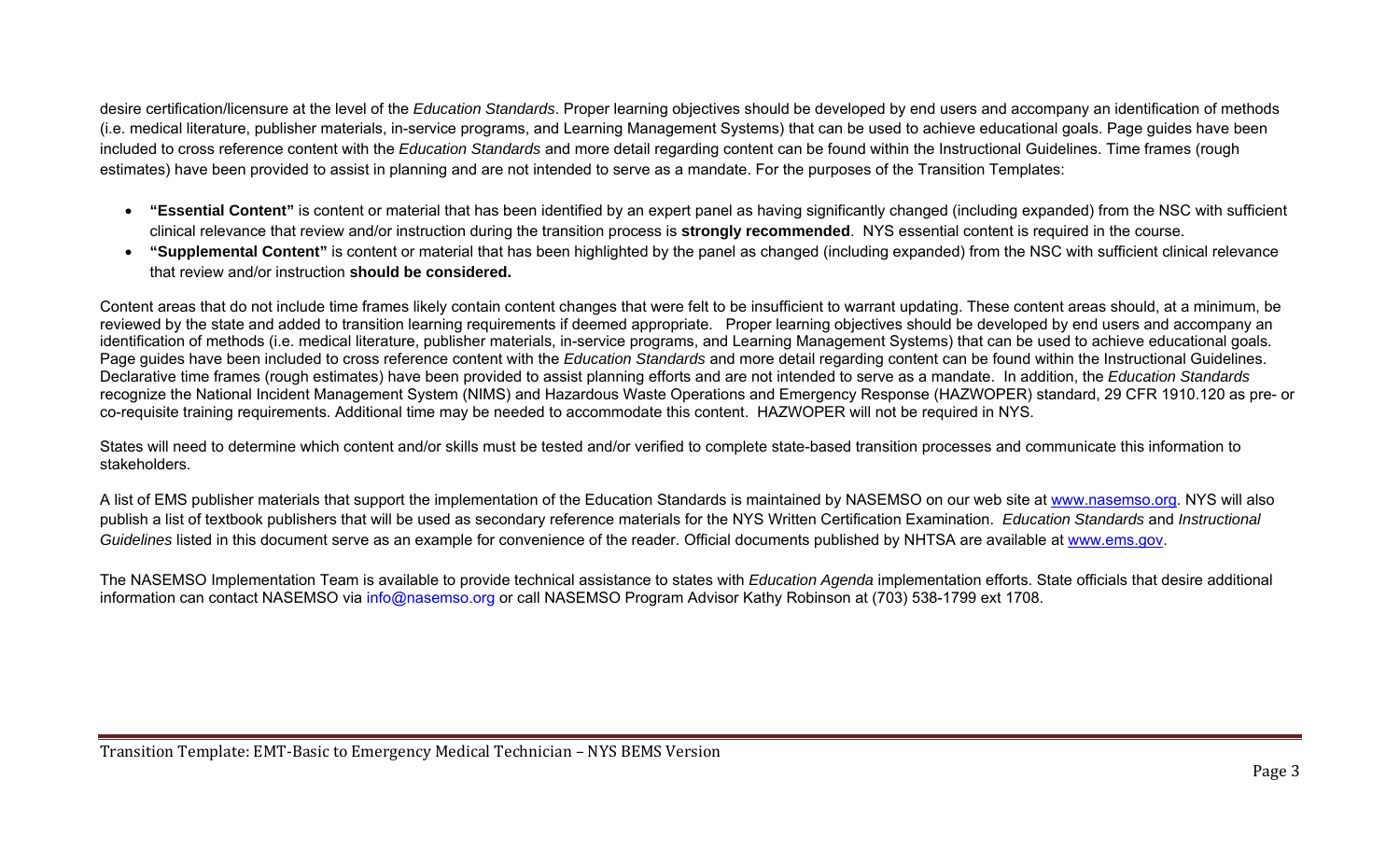## **Transition of EMTBasic to Emergency Medical Technician**

| <b>Section Title</b>                    | <b>EMS Education Standard</b>                                                                                                                                                                                                                                                                                                             | <b>Gap Analysis of NSC to Education Standards</b>                                                                                                                                    | <b>EMT Instructional Guidelines</b>                                                                                                                                                                                                                                                                                                                       | <b>Declarative</b><br>$E = E$ ssential<br>Б =<br><b>Supplemental</b> | <b>Essential</b><br><b>Content</b> |
|-----------------------------------------|-------------------------------------------------------------------------------------------------------------------------------------------------------------------------------------------------------------------------------------------------------------------------------------------------------------------------------------------|--------------------------------------------------------------------------------------------------------------------------------------------------------------------------------------|-----------------------------------------------------------------------------------------------------------------------------------------------------------------------------------------------------------------------------------------------------------------------------------------------------------------------------------------------------------|----------------------------------------------------------------------|------------------------------------|
| Preparatory                             | Applies fundamental knowledge of the EMS system,<br>safety/well-being of the EMT, medical/legal and<br>ethical issues to the provision of emergency care.<br>(P. 11)                                                                                                                                                                      |                                                                                                                                                                                      |                                                                                                                                                                                                                                                                                                                                                           | <b>Total for</b><br>Section<br>$E = 75$ min.<br>$S = 5$ min.         |                                    |
| <b>EMS Systems</b><br>$\bullet$         | <b>EMR Material PLUS:</b><br>Simple depth, foundational breadth<br>• EMS systems<br>• History of EMS<br>· Roles/ responsibilities/professionalism of EMS<br>personnel<br>• Quality improvement<br>• Patient safety<br>(P. 11)                                                                                                             | More detailed discussion on patient safety issues,<br>decreasing medical errors, and required<br>affective/behavioral characteristics                                                | II. Roles, Responsibilities, and Professionalism of<br><b>EMS Personnel</b><br>A. Roles and Responsibilities<br><b>B.</b> Professionalism<br><b>IV. Patient Safety</b><br>A. Significant – One of the Most Urgent Health Care<br>Challenges<br><b>B. High-Risk Activities</b><br>C. How Errors Happen<br>D. Preventing Errors<br>(P. 1)                   | 15 min.                                                              | Essential                          |
| Research                                | <b>EMR Material PLUS:</b><br>Simple depth, simple breadth<br>• Evidence-based decision making<br>(P. 11)                                                                                                                                                                                                                                  | Limited information on evidence based decision making                                                                                                                                | I. Evidence-Based Decision-Making<br>A. Traditional Medical Practice<br>B. High-Quality Patient Care Should Focus on<br>Procedures Proven Useful in Improving Patient Outcomes<br>C. The Challenge for EMS Is the Relative Lack of<br><b>Prehospital Research</b><br>D. Evidence-Based Decision-Making Technique<br>(P. 4)                                | 5 min.                                                               | Essential                          |
| <b>Workforce Safety</b><br>and Wellness | <b>EMR Material PLUS:</b><br>Fundamental depth, foundational breadth<br>• Standard safety precautions<br>• Personal protective equipment<br>• Stress management<br>o Dealing with death and dying<br>• Prevention of work related injuries<br>• Lifting and moving patients<br>• Disease transmission<br>• Wellness principles<br>(P. 12) | Emphasizes the difference between body substance<br>isolation and personal protective equipment<br>Brief discussion on bariatric issues, neonatal isolettes and<br>medical restraint | <b>I. Standard Safety Precautions</b><br>A. Hand washing<br>B. Adherence to Standard Precautions/OSHA Regulation<br>C. Safe Operation of EMS/Patient Care Equipment<br>D. Environmental Control<br>E. Occupational Health and Blood borne Pathogens<br>II. Personal Protective Equipment<br>V. (Selected Topics in) Lifting and Moving Patients<br>(P. 4) | 10 min.                                                              | <b>Essential</b>                   |
| Documentation                           | <b>EMR Material PLUS:</b><br>Fundamental depth, foundational breadth<br>• Principles of medical documentation and report writing<br>(P. 13)                                                                                                                                                                                               | Content changes insufficient to warrant update                                                                                                                                       | (P. 12)                                                                                                                                                                                                                                                                                                                                                   | $\Omega$                                                             |                                    |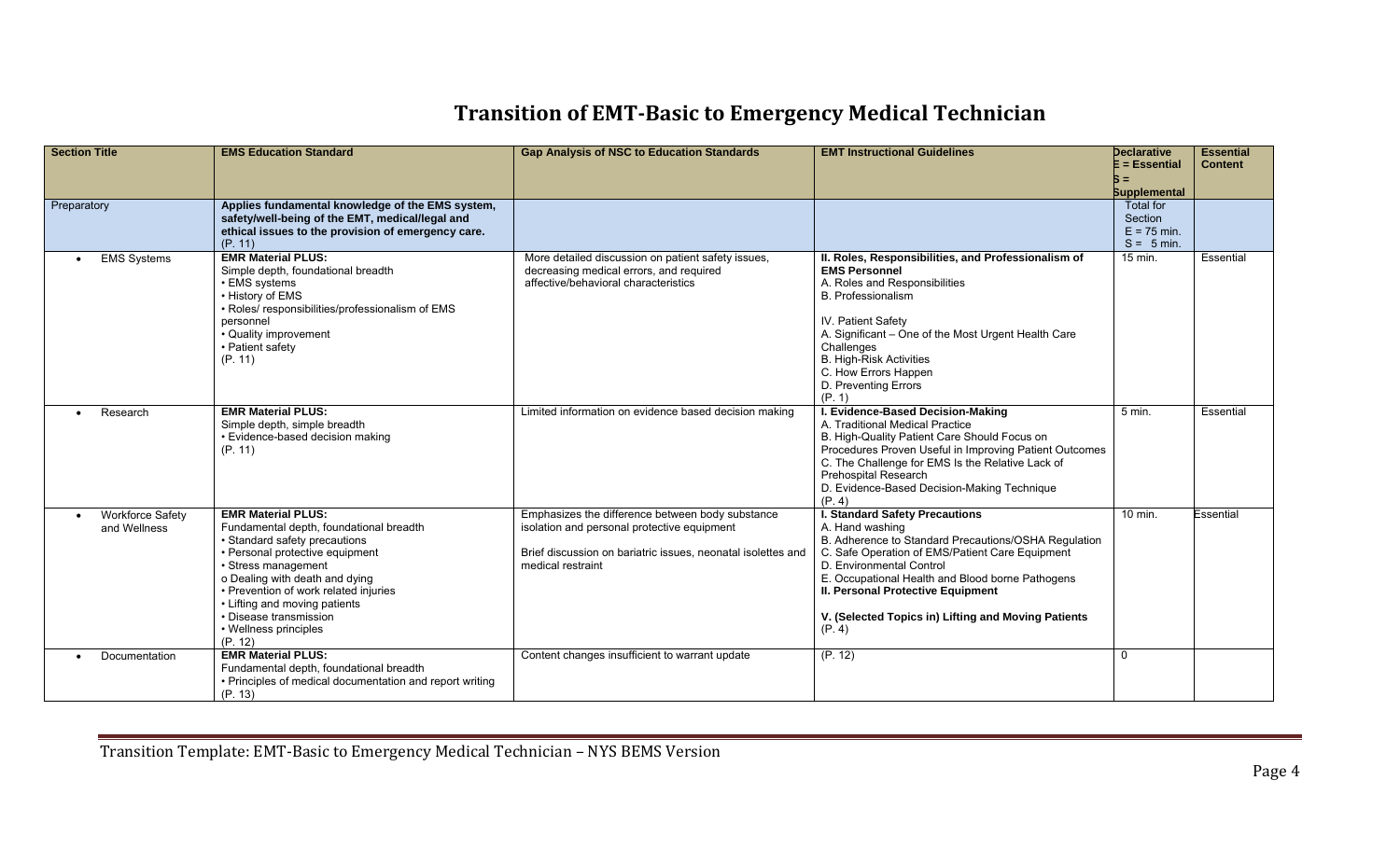| <b>Section Title</b>                       | <b>EMS Education Standard</b>                                                                                                                                                                                                                                                                                                                                                                                                               | <b>Gap Analysis of NSC to Education Standards</b>                                                                                                                                                                                         | <b>EMT Instructional Guidelines</b>                                                                                                                                                                                                                                                                                                                                                                                                                                             | <b>Declarative</b><br>$E = E$ ssential                | <b>Essential</b><br><b>Content</b> |
|--------------------------------------------|---------------------------------------------------------------------------------------------------------------------------------------------------------------------------------------------------------------------------------------------------------------------------------------------------------------------------------------------------------------------------------------------------------------------------------------------|-------------------------------------------------------------------------------------------------------------------------------------------------------------------------------------------------------------------------------------------|---------------------------------------------------------------------------------------------------------------------------------------------------------------------------------------------------------------------------------------------------------------------------------------------------------------------------------------------------------------------------------------------------------------------------------------------------------------------------------|-------------------------------------------------------|------------------------------------|
|                                            |                                                                                                                                                                                                                                                                                                                                                                                                                                             |                                                                                                                                                                                                                                           |                                                                                                                                                                                                                                                                                                                                                                                                                                                                                 | $S =$<br><b>Supplemental</b>                          |                                    |
| <b>EMS System</b><br>Communication         | <b>EMR Material PLUS:</b><br>Simple depth, simple breadth<br>• EMS communication system<br>• Communication with other health care professionals<br>• Team communication and dynamics<br>(P. 13)                                                                                                                                                                                                                                             | Fundamental information about transferring patient care<br>to incoming EMTs                                                                                                                                                               | II. Communication With Other Health Care<br><b>Professionals</b><br>(P. 14)                                                                                                                                                                                                                                                                                                                                                                                                     | 5 min.                                                | Supplemental                       |
| Therapeutic<br>$\bullet$<br>Communications | <b>EMR Material PLUS:</b><br>Simple depth, simple breadth<br>Principles of communicating with patients in a manner<br>that achieves a positive relationship<br>• Adjusting communication strategies for age, stage of<br>development, patients with special needs, and differing<br>cultures<br>Fundamental depth, foundational breadth<br>• Interviewing techniques<br>• Verbal defusing strategies<br>• Family presence issues<br>(P. 13) | More detailed information about improving<br>communication with the patient                                                                                                                                                               | I. Principles of Communicating With Patients in a<br><b>Manner That Achieves a Positive Relationship</b><br>(P. 17)                                                                                                                                                                                                                                                                                                                                                             | 15 min.                                               | Essential                          |
| Medical/Legal Ethics                       | <b>EMR Material PLUS:</b><br>Fundamental depth, foundational breadth<br>• Consent/refusal of care<br>• Confidentiality<br>• Advanced directives<br>• Tort and criminal actions<br>• Evidence preservation<br>• Statutory responsibilities<br>• Mandatory reporting<br>· Ethical principles/moral<br>Obligations<br>(P. 13)                                                                                                                  | HIPPA (new content)<br>should include a state-specific discussion on<br>privileged communication<br>Living Wills (added)<br>Surrogate decision makers (added)<br>Civil and criminal court cases (expanded)                                | II. Confidentiality<br>A. Obligation to Protect Patient Information<br>B. Health Information Portability and Accountability Act<br>(HIPAA)<br>C. Responsibility Arising From Physician - Patient<br>Relationship<br>D. Privileged Communications<br>E. Breach of Confidentiality<br><b>III. Advanced Directives</b><br>A. Patient Self-Determination Act<br><b>IV. Tort and Criminal Actions</b><br>A. Criminality<br><b>B.</b> Civil Tort<br>C. Mandatory Reporting<br>(P. 21) | 30 min.                                               | Essential                          |
| Anatomy and Physiology                     | Applies fundamental knowledge of the anatomy and<br>function of all human systems to the practice of EMS.<br>(P. 14)                                                                                                                                                                                                                                                                                                                        | The respiratory information found in the 2000<br>Supplemental Airway and Ventilation Module should be<br>added; more detailed discussion on the life support chain<br>focusing on oxygenation, perfusion, and the cellular<br>environment | II. Life Support Chain<br>A. Fundamental Elements<br>B. Issues Impacting Fundamental Elements<br>(P. 27)                                                                                                                                                                                                                                                                                                                                                                        | Total for<br>Section<br>$E = 60$ min.<br>$S = 0$ min. |                                    |
| <b>Medical Terminology</b>                 | Uses foundational anatomical and medical terms and<br>abbreviations in written and oral communication with                                                                                                                                                                                                                                                                                                                                  | Content changes insufficient to warrant update                                                                                                                                                                                            | (P. 29)                                                                                                                                                                                                                                                                                                                                                                                                                                                                         | <b>Total for</b><br>Section                           |                                    |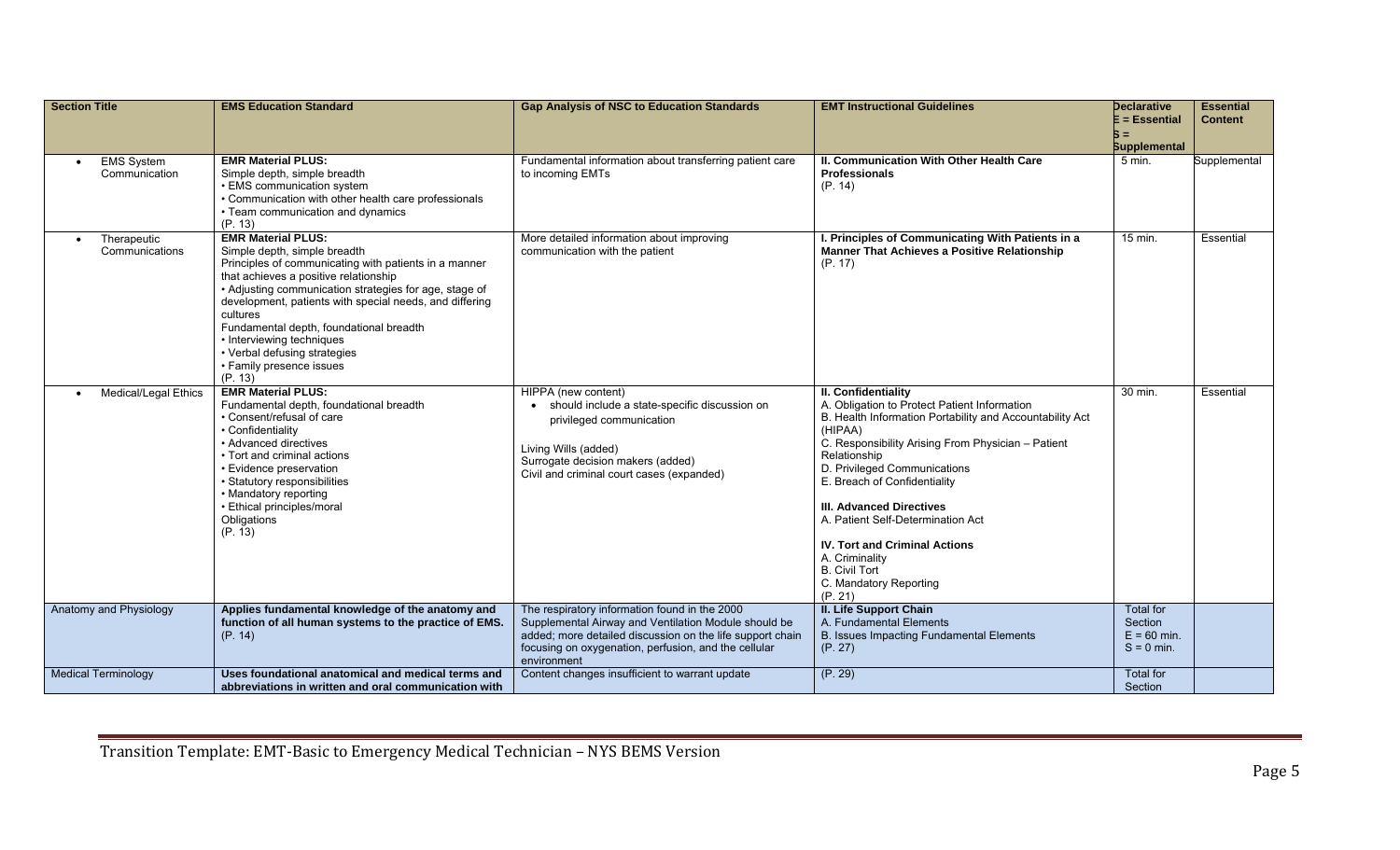| <b>Section Title</b>                       | <b>EMS Education Standard</b>                                                                                                                                                     | <b>Gap Analysis of NSC to Education Standards</b>                             | <b>EMT Instructional Guidelines</b>                                                                                                                                                                                                                                                                                                                                                         | <b>Declarative</b><br>$E = E$ ssential                | <b>Essential</b><br><b>Content</b> |
|--------------------------------------------|-----------------------------------------------------------------------------------------------------------------------------------------------------------------------------------|-------------------------------------------------------------------------------|---------------------------------------------------------------------------------------------------------------------------------------------------------------------------------------------------------------------------------------------------------------------------------------------------------------------------------------------------------------------------------------------|-------------------------------------------------------|------------------------------------|
|                                            |                                                                                                                                                                                   |                                                                               |                                                                                                                                                                                                                                                                                                                                                                                             | $S =$<br><b>Supplemental</b>                          |                                    |
|                                            | colleagues and other health care professionals.<br>(P. 14)                                                                                                                        |                                                                               |                                                                                                                                                                                                                                                                                                                                                                                             | $E = 0$ min.<br>$S = 0$ min.                          |                                    |
| Physiology                                 | Applies fundamental knowledge of the<br>pathophysiology of respiration and perfusion to<br>patient assessment and management.<br>(P. 14)                                          | Expanded content on respiratory dysfunction and shock                         | <b>III. Respiratory Compromise</b><br>A. Impaired Airway, Respiration, or Ventilation<br>IV. Alteration in Regulation of Respiration Due to<br><b>Medical or Traumatic Conditions</b><br>V. Ventilation/Perfusion (V/Q) Ratio and Mismatch<br><b>VI. Perfusion and Shock</b><br><b>VII. Microcirculation</b><br><b>VIII. Blood Pressure</b><br>IX. Alteration of Cell Metabolism<br>(P. 30) | Total for<br>Section<br>$E = 0$ min.<br>$S = 45$ min. |                                    |
| Life Span Development                      | Applies fundamental knowledge of life span<br>development to patient assessment and<br>management.<br>(P. 14)                                                                     | New content                                                                   | (P. 34)                                                                                                                                                                                                                                                                                                                                                                                     | Total for<br>Section<br>$E = 0$ min.<br>$S = 5$ min.  |                                    |
| <b>Public Health</b>                       | Uses simple knowledge of the principles of illness<br>and injury prevention in emergency care.<br>(P. 15)                                                                         | New information at this level; related to EMS Agenda for<br>the Future issues | I. Basic Principles of Public Health<br>A. Role of Public Health<br>B. Public Health Laws, Regulations, and Guidelines<br>C. EMS Interface With Public Health<br>(P. 40)                                                                                                                                                                                                                    | Total for<br>Section<br>$E = 0$ min.<br>$S = 5$ min.  |                                    |
| Pharmacology                               | Applies fundamental knowledge of the medications<br>that the EMT may assist/administer to a patient<br>during an emergency. (P. 15)                                               |                                                                               | (P. 42)                                                                                                                                                                                                                                                                                                                                                                                     | Total for<br>Section<br>$E = 0$ min.<br>$S = 15$ min. |                                    |
| Principles of<br>$\bullet$<br>Pharmacology | Simple depth, simple breadth<br>• Medication safety<br>• Kinds of medications used during an emergency<br>(P. 15)                                                                 | N/A                                                                           | (P. 42)                                                                                                                                                                                                                                                                                                                                                                                     | $\mathbf 0$                                           |                                    |
| Medication<br>$\bullet$<br>Administration  | <b>EMR Material PLUS:</b><br>Fundamental depth, foundational breadth<br>Within the scope of practice of the EMT how to<br>• Assist/administer medications to a patient<br>(P. 16) | Five rights of medication administration                                      | 1. The "rights" of drug administration<br>a. Right patient - prescribed to patient<br>b. Right medication - patient condition<br>c. Right route - patient condition<br>d. Right dose - prescribed to patient<br>e. Right time - within expiration date<br>(P.44)                                                                                                                            | $5$ min.                                              | Supplemental                       |
| Emergency<br>$\bullet$<br>Medications      | <b>EMR Material PLUS:</b><br>Fundamental depth, simple breadth<br>Within the scope of practice of the EMT<br>• Names                                                              | Aspirin                                                                       | <b>I. Specific Medications</b><br>(P. 46)                                                                                                                                                                                                                                                                                                                                                   | 10 min.                                               | Supplemental                       |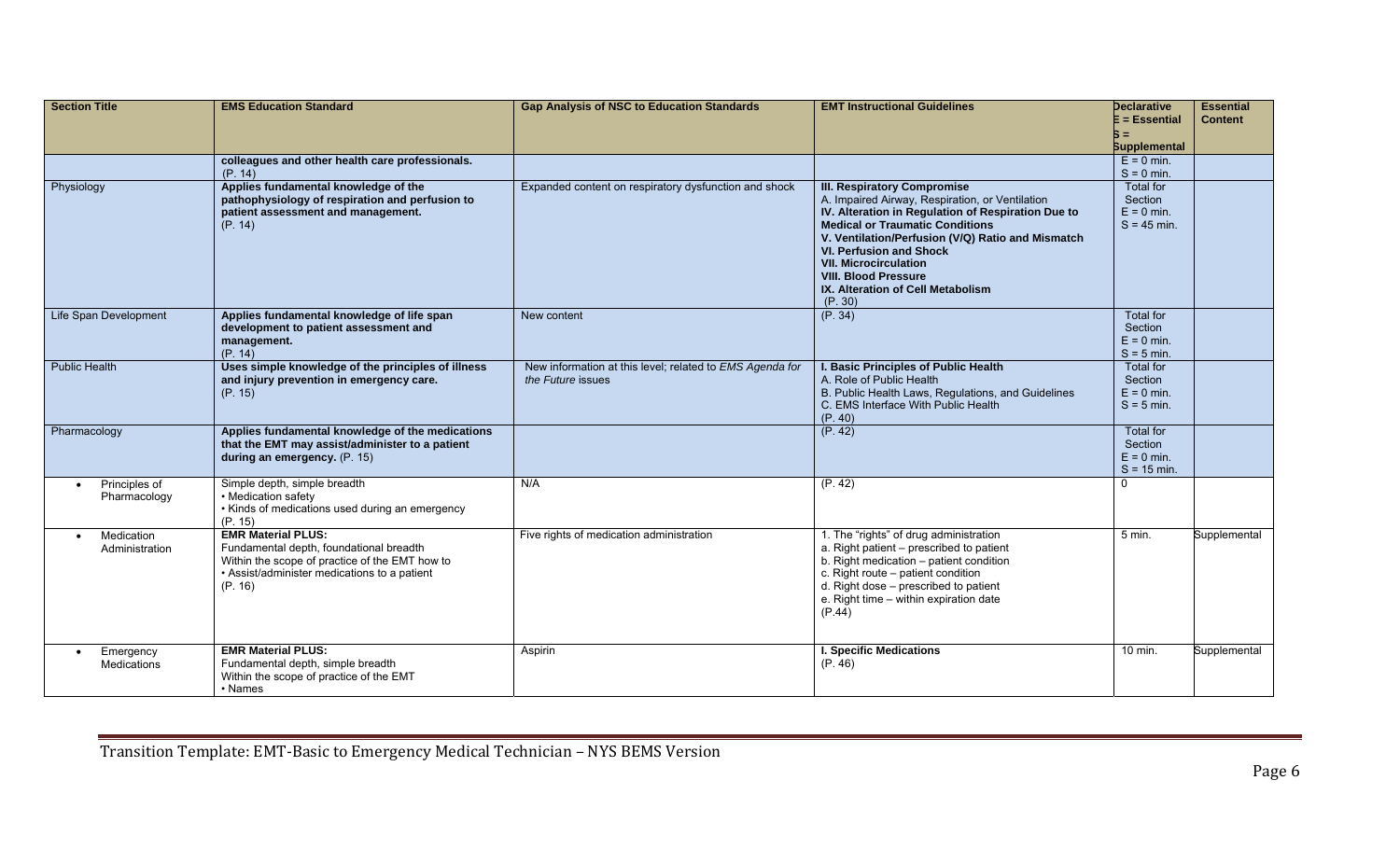| <b>Section Title</b>                       | <b>EMS Education Standard</b>                                                                  | <b>Gap Analysis of NSC to Education Standards</b> | <b>EMT Instructional Guidelines</b>                                                                                | <b>Declarative</b><br>E = Essential | <b>Essential</b><br><b>Content</b> |
|--------------------------------------------|------------------------------------------------------------------------------------------------|---------------------------------------------------|--------------------------------------------------------------------------------------------------------------------|-------------------------------------|------------------------------------|
|                                            |                                                                                                |                                                   |                                                                                                                    | $S =$                               |                                    |
|                                            | • Actions                                                                                      |                                                   |                                                                                                                    | <b>Supplemental</b>                 |                                    |
|                                            | • Indications                                                                                  |                                                   |                                                                                                                    |                                     |                                    |
|                                            | • Contraindications<br>• Complications                                                         |                                                   |                                                                                                                    |                                     |                                    |
|                                            | • Routes of administration                                                                     |                                                   |                                                                                                                    |                                     |                                    |
|                                            | · Side effects<br>• Interactions                                                               |                                                   |                                                                                                                    |                                     |                                    |
|                                            | • Dosages for the medications                                                                  |                                                   |                                                                                                                    |                                     |                                    |
|                                            | administered<br>(P. 16)                                                                        |                                                   |                                                                                                                    |                                     |                                    |
| Airway Management,                         | Applies knowledge (fundamental depth, foundational                                             |                                                   | (P. 47)                                                                                                            | <b>Total for</b>                    |                                    |
| Respiration, and Artificial<br>Ventilation | breadth) of general anatomy and physiology to<br>patient assessment and management in order to |                                                   |                                                                                                                    | Section<br>$E = 115$ min.           |                                    |
|                                            | assure a patent airway, adequate mechanical                                                    |                                                   |                                                                                                                    | $S = 0$ min.                        |                                    |
|                                            | ventilation, and respiration for patients of all ages.<br>(P. 17)                              |                                                   |                                                                                                                    |                                     |                                    |
| Anatomy and<br>$\bullet$                   | Fundamental depth, simple breadth                                                              | N/A                                               | N/A                                                                                                                | $\Omega$                            |                                    |
| Physiology                                 | • Anatomy of the respiratory system<br>(P. 17)                                                 |                                                   |                                                                                                                    |                                     |                                    |
|                                            |                                                                                                |                                                   |                                                                                                                    |                                     |                                    |
|                                            |                                                                                                |                                                   |                                                                                                                    |                                     |                                    |
|                                            |                                                                                                |                                                   |                                                                                                                    |                                     |                                    |
|                                            |                                                                                                |                                                   |                                                                                                                    |                                     |                                    |
|                                            |                                                                                                |                                                   |                                                                                                                    |                                     |                                    |
|                                            |                                                                                                |                                                   |                                                                                                                    |                                     |                                    |
|                                            |                                                                                                |                                                   |                                                                                                                    |                                     |                                    |
|                                            |                                                                                                |                                                   |                                                                                                                    |                                     |                                    |
| Airway Management<br>$\bullet$             | <b>EMR Material PLUS:</b><br>Fundamental depth, foundational breadth                           | Increased level of detail                         | I. Airway Anatomy<br><b>II. Airway Assessment</b>                                                                  | $\overline{30}$ min.                | Essential                          |
|                                            | Within the scope of practice of the EMT                                                        |                                                   | III. Techniques of Assuring a Patent Airway                                                                        |                                     |                                    |
|                                            | • Airway anatomy<br>• Airway assessment                                                        |                                                   | IV. Consider Age-Related Variations in Pediatric and<br><b>Geriatric Patients (see Special Patient Populations</b> |                                     |                                    |
|                                            | • Techniques of assuring a patent airway                                                       |                                                   | Section)                                                                                                           |                                     |                                    |
| Respiration<br>$\bullet$                   | (P. 17)<br>(See also Anatomy and Physiology EMR Material PLUS:                                 | Increased level of detail                         | (P. 47)<br>I. Anatomy of the Respiratory System                                                                    | 30 min.                             | Essential                          |
|                                            | Fundamental depth, foundational breadth                                                        |                                                   | A. Includes All Airway Anatomy Covered in the Airway                                                               |                                     |                                    |
|                                            | • Anatomy of the respiratory system<br>• Physiology and pathophysiology of respiration         |                                                   | <b>Management Section</b><br>B. Additional Respiratory System Anatomy                                              |                                     |                                    |
|                                            | o Pulmonary ventilation                                                                        |                                                   | C. Vascular Structures That Support Respiration                                                                    |                                     |                                    |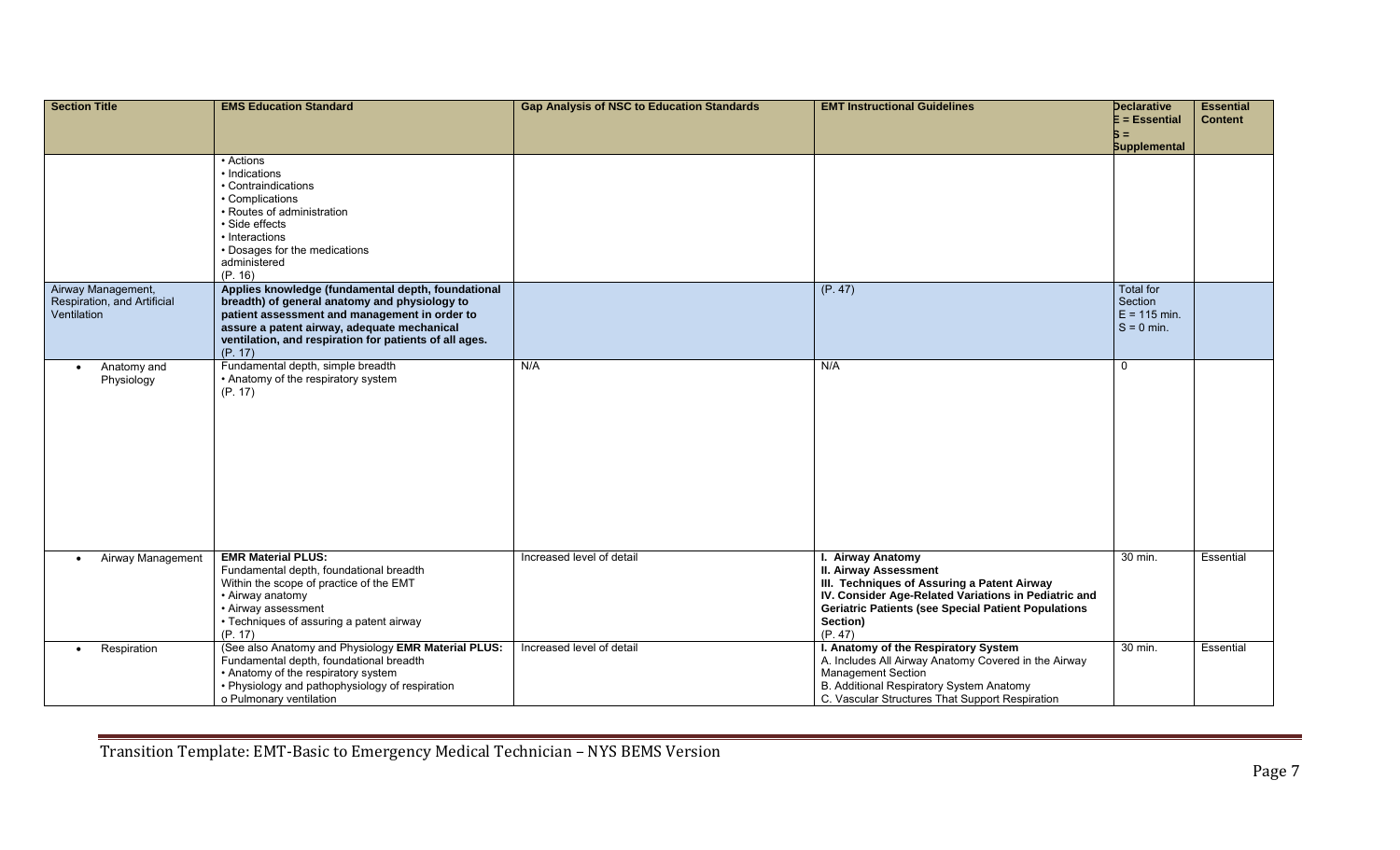| <b>Section Title</b>                       | <b>EMS Education Standard</b>                                                        | <b>Gap Analysis of NSC to Education Standards</b> | <b>EMT Instructional Guidelines</b>                                                            | <b>Declarative</b><br>$E = E$ ssential | <b>Essential</b><br><b>Content</b> |
|--------------------------------------------|--------------------------------------------------------------------------------------|---------------------------------------------------|------------------------------------------------------------------------------------------------|----------------------------------------|------------------------------------|
|                                            |                                                                                      |                                                   |                                                                                                | $S =$                                  |                                    |
|                                            |                                                                                      |                                                   |                                                                                                | <b>Supplemental</b>                    |                                    |
|                                            | o Oxygenation                                                                        |                                                   | D. Cells                                                                                       |                                        |                                    |
|                                            | o Respiration<br>External                                                            |                                                   | II. Physiology of Respiration                                                                  |                                        |                                    |
|                                            | Internal                                                                             |                                                   | A. Pulmonary Ventilation                                                                       |                                        |                                    |
|                                            | Cellular                                                                             |                                                   | B. Oxygenation                                                                                 |                                        |                                    |
|                                            | • Assessment and management of adequate and                                          |                                                   | C. Respiration                                                                                 |                                        |                                    |
|                                            | inadequate respiration<br>• Supplemental oxygen therapy                              |                                                   | III. Pathophysiology of Respiration                                                            |                                        |                                    |
|                                            | (P. 18)                                                                              |                                                   | IV. Assessment of Adequate and Inadequate                                                      |                                        |                                    |
|                                            |                                                                                      |                                                   | <b>Ventilation</b>                                                                             |                                        |                                    |
|                                            |                                                                                      |                                                   | V. Management of Adequate and Inadequate                                                       |                                        |                                    |
|                                            |                                                                                      |                                                   | Respiration<br>VI. Consider Age-Related Variations in Pediatric and                            |                                        |                                    |
|                                            |                                                                                      |                                                   | <b>Geriatric Patients (see Special Patient Populations)</b>                                    |                                        |                                    |
|                                            |                                                                                      |                                                   | (P. 50)                                                                                        |                                        |                                    |
| <b>Artificial Ventilation</b><br>$\bullet$ | <b>EMR Material PLUS:</b>                                                            | Increased level of detail                         | I. The Management of Inadequate Ventilation<br>II. The Differences Between Normal and Positive | 15 min.                                | Essential                          |
|                                            | Fundamental depth, foundational breadth<br>Assessment and management of adequate and |                                                   | <b>Pressure Ventilation</b>                                                                    |                                        |                                    |
|                                            | inadequate ventilation                                                               |                                                   | III. Consider Age-Related Variations in Pediatric and                                          |                                        |                                    |
|                                            | • Artificial ventilation                                                             |                                                   | <b>Geriatric Patients (see Special Patient</b>                                                 |                                        |                                    |
|                                            | • Minute ventilation                                                                 |                                                   | <b>Considerations)</b>                                                                         |                                        |                                    |
|                                            | • Alveolar ventilation<br>• Effect of artificial ventilation on cardiac output       |                                                   | (P. 57)                                                                                        |                                        |                                    |
|                                            | (P. 18)                                                                              |                                                   |                                                                                                |                                        |                                    |
| <b>Patient Assessment</b>                  | Applies scene information and patient assessment                                     |                                                   | (P. 60)                                                                                        | <b>Total for</b>                       |                                    |
|                                            | findings (scene size up, primary and secondary                                       |                                                   |                                                                                                | Section                                |                                    |
|                                            | assessment, patient history, and reassessment) to<br>guide emergency management.     |                                                   |                                                                                                | $E = 90$ min.<br>$S = 0$ min.          |                                    |
|                                            | (P. 19)                                                                              |                                                   |                                                                                                |                                        |                                    |
| Scene Size Up<br>$\bullet$                 | <b>EMR Material PLUS:</b>                                                            | Re-emphasis on scene safety                       | I. Scene Safety                                                                                | $5$ min.                               | Essential                          |
|                                            | Fundamental depth, foundational breadth                                              |                                                   | A. Common Scene Hazards                                                                        |                                        |                                    |
|                                            | · Scene management<br>o Multiple patient situations                                  |                                                   | B. Evaluation of the Scene<br>(P. 60)                                                          |                                        |                                    |
|                                            | (P. 19)                                                                              |                                                   |                                                                                                |                                        |                                    |
| <b>Primary Assessment</b>                  | <b>EMR Material PLUS:</b>                                                            | New terminology                                   | I. Primary Survey/Primary Assessment                                                           | 20 min.                                | Essential                          |
|                                            | Fundamental depth, simple breadth                                                    |                                                   | A. Initial General Impression<br><b>B. Level of Consciousness</b>                              |                                        |                                    |
|                                            | • Primary assessment for all patient situations<br>o Initial general impression      |                                                   | C. Airway Status                                                                               |                                        |                                    |
|                                            | o Level of consciousness                                                             |                                                   | D. Breathing Status                                                                            |                                        |                                    |
|                                            | o ABCs                                                                               |                                                   | E. Circulatory Status                                                                          |                                        |                                    |
|                                            | o Identifying life threats                                                           |                                                   | F. Identifying Life Threats                                                                    |                                        |                                    |
|                                            | o Assessment of vital                                                                |                                                   | G. Assessment of Vital Functions                                                               |                                        |                                    |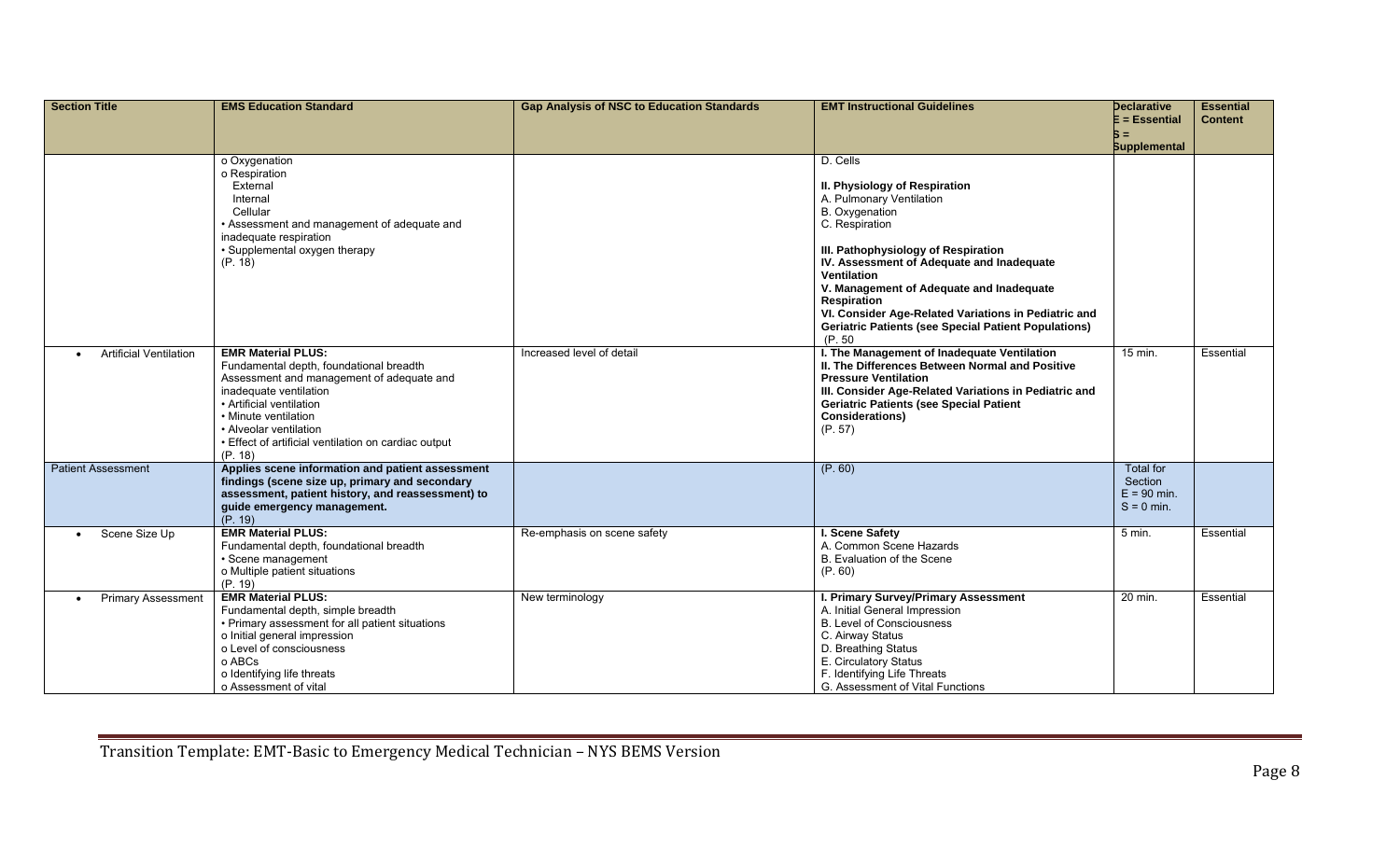| <b>Section Title</b>                   | <b>EMS Education Standard</b>                                                                                                                                                                                                                                                            | <b>Gap Analysis of NSC to Education Standards</b> | <b>EMT Instructional Guidelines</b>                                                                                                                                                                                                                                                                                                                                           | <b>Declarative</b><br>$E = E$ ssential<br>$S =$<br><b>Supplemental</b> | <b>Essential</b><br><b>Content</b> |
|----------------------------------------|------------------------------------------------------------------------------------------------------------------------------------------------------------------------------------------------------------------------------------------------------------------------------------------|---------------------------------------------------|-------------------------------------------------------------------------------------------------------------------------------------------------------------------------------------------------------------------------------------------------------------------------------------------------------------------------------------------------------------------------------|------------------------------------------------------------------------|------------------------------------|
|                                        | functions<br>• Integration of treatment/procedures needed to preserve<br>life<br>(P. 20)                                                                                                                                                                                                 |                                                   | (P. 63)                                                                                                                                                                                                                                                                                                                                                                       |                                                                        |                                    |
| History-Taking<br>$\bullet$            | <b>EMR Material PLUS:</b><br>Fundamental depth, foundational breadth<br>• Investigation of the chief complaint<br>• Mechanism of injury/nature of illness<br>• Past medical history<br>• Associated signs and symptoms<br>• Pertinent negatives<br>(P. 20)                               | New terminology<br>Geriatric content added        | I. Investigation of the Chief Complaint<br>II. Components of a Patient History<br>III. Techniques of History Taking<br>IV. Standardized Approach to History Taking<br>V. Taking History on Sensitive Topics<br>VI. Age-Related Variations for Pediatric and Geriatric<br><b>Assessment and Management</b><br>A. Pediatric (review optional)<br><b>B.</b> Geriatric<br>(P. 66) | 30 min.                                                                | Essential                          |
| Secondary<br>$\bullet$<br>Assessment   | <b>EMR Material PLUS:</b><br>Fundamental depth, foundational breadth<br>Techniques of physical examination<br>• Respiratory system<br>o Presence of breath sounds<br>· Cardiovascular system<br>• Neurological system<br>• Musculoskeletal system<br>• All anatomical regions<br>(P. 20) | New terminology<br>Increased level of detail      | I. Techniques of Physical Examination<br>(P. 71)                                                                                                                                                                                                                                                                                                                              | $15$ min.                                                              | Essential                          |
| <b>Monitoring Devices</b><br>$\bullet$ | Simple depth, simple breadth<br>Within the scope of practice of the EMT<br>• Obtaining and using information from patient monitoring<br>devices including (but not limited to)<br>o Pulse oximetry<br>o Non-invasive blood pressure<br>(P. 21)                                           | <b>Pulse Oximetry</b>                             | I. Pulse Oximetry<br>A. Purpose<br><b>B.</b> Indications<br>C. Procedure<br>D. Limitations<br>(P. 76)                                                                                                                                                                                                                                                                         | 15 min.                                                                | Essential                          |
| Reassessment<br>$\bullet$              | <b>EMR Material PLUS:</b><br>Fundamental depth, foundational breadth<br>• how and when to perform a reassessment for all patient<br>situations<br>(P. 21)                                                                                                                                | Reassessment of vital signs added                 | I. How and When to Reassess<br>II. Age-Related Considerations for Pediatric and<br><b>Geriatric Assessment</b><br>(P.78)                                                                                                                                                                                                                                                      | $5$ min.                                                               | Essential                          |
| Medicine                               | Applies fundamental knowledge to provide basic<br>emergency care and transportation based on<br>assessment findings for an acutely ill patient.<br>(P. 22)                                                                                                                               |                                                   | (P. 80)                                                                                                                                                                                                                                                                                                                                                                       | <b>Total</b> for<br>Section<br>$E = 205$ min.<br>$S = 20$ min.         |                                    |
| <b>Medical Overview</b><br>$\bullet$   | <b>EMR Material PLUS:</b>                                                                                                                                                                                                                                                                | Re-use of new assessment terminology              | <b>I. Assessment Factors</b>                                                                                                                                                                                                                                                                                                                                                  | $5$ min.                                                               | Supplemental                       |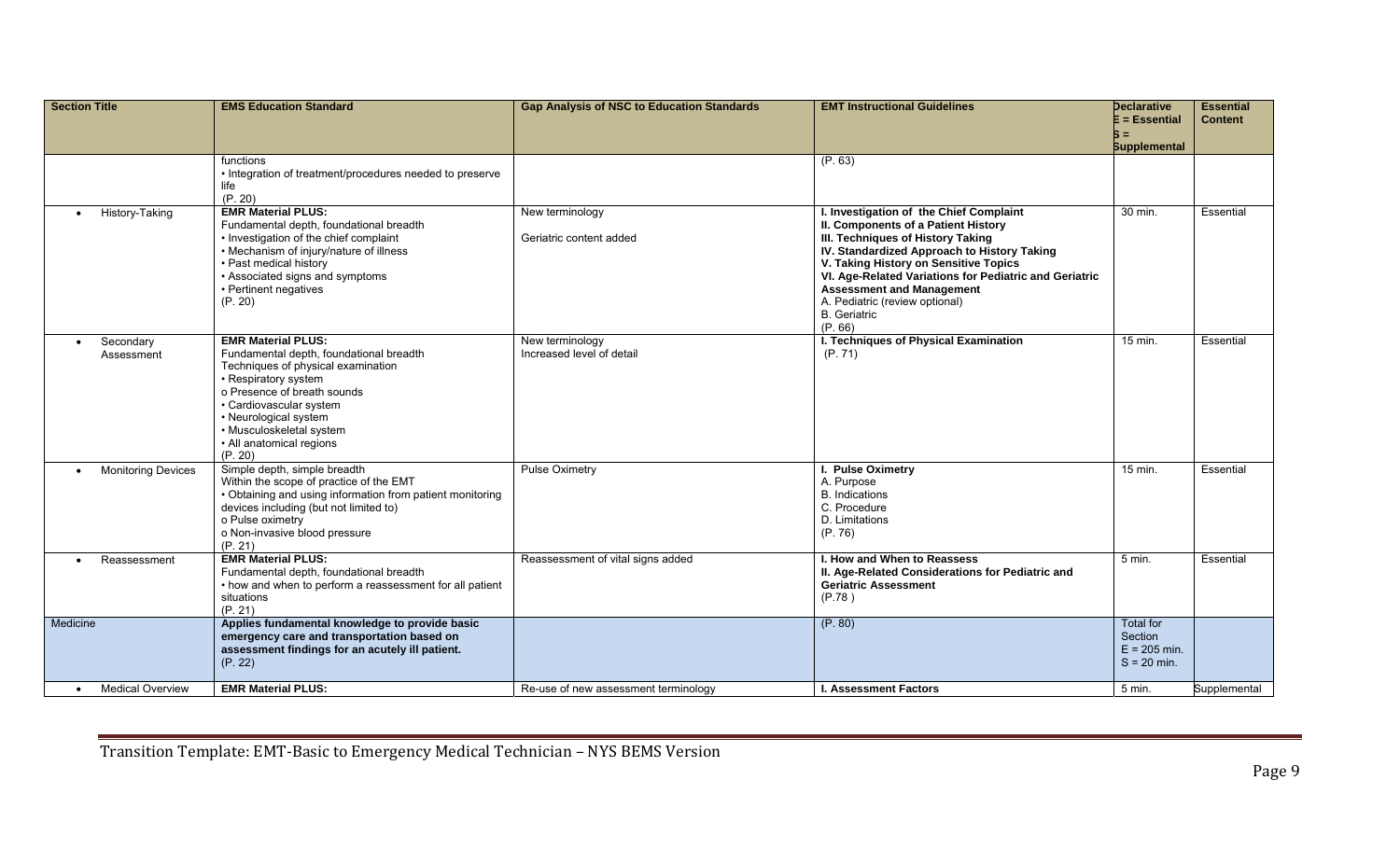| <b>Section Title</b>                                               | <b>EMS Education Standard</b>                                                                                                                                                                                                                                                          | <b>Gap Analysis of NSC to Education Standards</b>                                                                                | <b>EMT Instructional Guidelines</b>                                                                                                                                                                                                                                                                                                                                                                                                                                                      | <b>Declarative</b><br>E = Essential<br>$S =$<br><b>Supplemental</b> | <b>Essential</b><br><b>Content</b> |
|--------------------------------------------------------------------|----------------------------------------------------------------------------------------------------------------------------------------------------------------------------------------------------------------------------------------------------------------------------------------|----------------------------------------------------------------------------------------------------------------------------------|------------------------------------------------------------------------------------------------------------------------------------------------------------------------------------------------------------------------------------------------------------------------------------------------------------------------------------------------------------------------------------------------------------------------------------------------------------------------------------------|---------------------------------------------------------------------|------------------------------------|
|                                                                    | Simple depth, foundational breadth<br>Pathophysiology, assessment, and management of a<br>medical complaints to include<br>• Transport mode<br>• Destination decisions<br>(P. 22)                                                                                                      |                                                                                                                                  | II. Major Components of the Patient Assessment<br>(P. 80)                                                                                                                                                                                                                                                                                                                                                                                                                                |                                                                     |                                    |
| Neurology<br>$\bullet$                                             | <b>EMR Material PLUS:</b><br>Fundamental depth, foundational breadth<br>Anatomy, physiology, pathophysiology, assessment and<br>management of<br>· Stroke/ transient ischemic attack<br>· Seizure<br>· Status epilepticus<br>• Headache<br>(P. 23)                                     | Stroke discussion (all new)                                                                                                      | I. Stroke/TIA<br>A. Causes<br>B. Review of Anatomy and Function of the Brain and<br><b>Cerebral Blood Vessels</b><br>C. Assessment Findings and Symptoms<br>D. Stroke Alert Criteria<br>E. Management of Patient With Stroke Assessment<br><b>Findings or Symptoms</b><br>F. Scene Safety and Standard Precautions<br>G. Transient Ischemic Attack (TIA)<br>(P. 84)                                                                                                                      | 15 min.                                                             | Essential                          |
| Abdominal and<br>$\bullet$<br>Gastrointestinal<br><b>Disorders</b> | <b>EMR Material PLUS:</b><br>Fundamental depth, foundational breadth<br>Anatomy, physiology, pathophysiology, assessment, and<br>management of<br>• Acute and chronic gastrointestinal hemorrhage<br>Simple depth, simple breadth<br>• Peritonitis<br>• Ulcerative diseases<br>(P. 24) | Anatomy; assessment; management; GI bleeding,<br>peritonitis, ulcerative disease, age-related variations                         | I. Define Acute Abdomen<br>II. Anatomy of the Organs of the Abdominopelvic<br>Cavity<br>V. Specific Acute Abdominal Conditions<br>VI. Consider Age-Related Variations for Pediatric and<br><b>Geriatric Assessment and Management</b><br>(P. 87)                                                                                                                                                                                                                                         | 30 min.                                                             | Essential                          |
| Immunology                                                         | <b>EMR Material PLUS:</b><br>Fundamental depth, foundational breadth<br>Anatomy, physiology, pathophysiology, assessment, and<br>management of hypersensitivity disorders and/or<br>emergencies<br>• Anaphylactic reactions<br>(P. 25)                                                 | The term anaphylaxis did not appear in the 1994 EMT-B<br><b>National Standard Curriculum</b><br>Some geriatric information added | I. Introduction<br>A. Definition of Terms<br>1. Allergic reaction<br>2. Anaphylaxis<br>B. Risk Factors and Common Allergens<br>II. Basic Immune System's Response to Allergens<br>III. Fundamental Pathophysiology<br>IV. Assessment Findings for Allergic Reaction<br>V. Assessment Findings for Anaphylaxis<br>VI. Management<br>VII. Epinephrine as a Treatment for Allergic Reaction<br>VII. Age Related<br>IX. Communication and Documentation<br>X. Transport Decisions<br>(P. 89) | 10 min.                                                             | Supplemental                       |
| <b>Infectious Diseases</b>                                         | <b>EMR Material PLUS:</b>                                                                                                                                                                                                                                                              | Updated infectious disease information, for example                                                                              | II. Body Substance Isolation, Personal Protective                                                                                                                                                                                                                                                                                                                                                                                                                                        | 10 min.                                                             | Essential                          |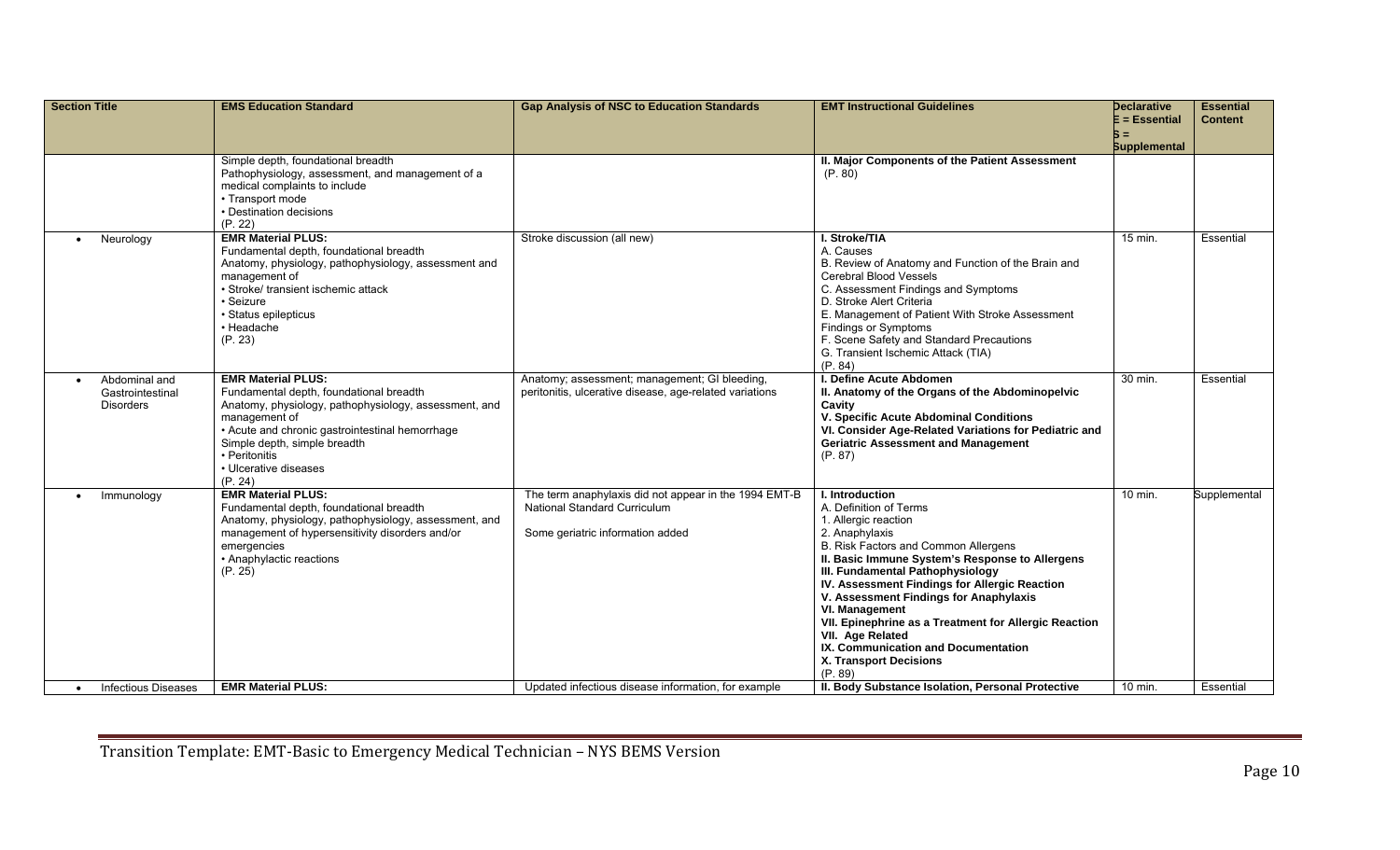| <b>Section Title</b>       | <b>EMS Education Standard</b>                                                                                                                                                                                                                                                                                                                                                | <b>Gap Analysis of NSC to Education Standards</b>                                                                                                                                                                      | <b>EMT Instructional Guidelines</b>                                                                                                                                                                                                                                                                                                                                                                                                                                                                       | <b>Declarative</b><br>$E = E$ ssential | <b>Essential</b><br><b>Content</b> |
|----------------------------|------------------------------------------------------------------------------------------------------------------------------------------------------------------------------------------------------------------------------------------------------------------------------------------------------------------------------------------------------------------------------|------------------------------------------------------------------------------------------------------------------------------------------------------------------------------------------------------------------------|-----------------------------------------------------------------------------------------------------------------------------------------------------------------------------------------------------------------------------------------------------------------------------------------------------------------------------------------------------------------------------------------------------------------------------------------------------------------------------------------------------------|----------------------------------------|------------------------------------|
|                            |                                                                                                                                                                                                                                                                                                                                                                              |                                                                                                                                                                                                                        |                                                                                                                                                                                                                                                                                                                                                                                                                                                                                                           | $S =$<br><b>Supplemental</b>           |                                    |
|                            | Simple depth, simple breadth<br>Assessment and management of<br>• A patient who may have an infectious disease<br>• How to decontaminate the ambulance and equipment<br>after treating a patient<br>(P. 26)                                                                                                                                                                  | methicillin-resistant Staphylococcus aureus (MRSA) and<br>Acquired Immune Deficiency Syndrome (AIDS) update;<br>should include a discussion on cleaning and sterilizing<br>equipment and decontaminating the ambulance | Equipment, and Cleaning and Disposing of<br><b>Equipment and Supplies</b><br>A. Principles of Body Substance Isolation<br><b>B. Hand Washing Guidelines</b><br>C. Recommendations for PPE<br>D. Recommendations for Cleaning or Sterilization of<br>Equipment<br>E. Recommendations for Disposing of Contaminated<br>Linens and Supplies Including Sharps<br>F. Recommendations for Decontaminating the<br>Ambulance<br>(P. 91)                                                                           |                                        |                                    |
| <b>Endocrine Disorders</b> | <b>EMR Material PLUS:</b><br>Fundamental depth, foundational breadth<br>Anatomy, physiology, pathophysiology, assessment and<br>management of<br>• Acute diabetic emergencies<br>(P. 27)                                                                                                                                                                                     | Increased level of detail on diabetes                                                                                                                                                                                  | I. Introduction<br><b>II. Diabetes</b><br>(P. 93)                                                                                                                                                                                                                                                                                                                                                                                                                                                         | 10 min.                                | Essential                          |
| Psychiatric                | <b>EMR Material PLUS:</b><br>Simple depth, simple breadth<br>• Basic principles of the mental health system<br>Fundamental depth, foundational breadth<br>Assessment and management of<br>• Acute psychosis<br>· Suicidal/risk<br>• Agitated delirium<br>(P. 28)                                                                                                             | New material: includes new material on excited delirium<br>Revised restraint techniques                                                                                                                                | V. Psychiatric Emergencies<br>VI. Medical-Legal Considerations<br>A. Types of Restraints<br>(P. 97)                                                                                                                                                                                                                                                                                                                                                                                                       | 15 min.                                | Essential                          |
| Cardiovascular             | <b>EMR Material PLUS:</b><br>Anatomy, physiology, pathophysiology, assessment, and<br>management of<br>Fundamental depth, foundational breadth<br>• Acute coronary syndrome<br>o Angina pectoris<br>o Myocardial infarction<br>• Aortic aneurysm/dissection<br>• Thromboembolism<br>Simple depth, simple breadth<br>• Heart failure<br>• Hypertensive emergencies<br>(P. 29) | Increased emphasis on anatomy, physiology and<br>pathophysiology; increased emphasis on specific<br>cardiovascular emergencies, addition of aspirin<br>information for acute coronary syndrome                         | I. Anatomy of the Cardiovascular System<br>II. Physiology<br>III. Pathophysiology<br><b>IV. Assessment</b><br>V. Management (refer to the current American Heart<br><b>Association Guidelines)</b><br>VI. Specific Cardiovascular Emergencies (refer to<br>current American Heart Association Guidelines)<br><b>VII. Pharmacological Agents</b><br>VIII. Consider Age-Related Variations for Pediatric<br>and Geriatric Patients for Assessment and<br><b>Management of Cardiac Compromise</b><br>(P. 99) | 60 min.                                | Essential                          |
| Toxicology                 | <b>EMR Material PLUS:</b><br>Fundamental depth, foundational breadth                                                                                                                                                                                                                                                                                                         | Poison control information included; addition of drugs of<br>abuse                                                                                                                                                     | I. Introduction<br>A. Define Toxicology, Poisoning, Overdose                                                                                                                                                                                                                                                                                                                                                                                                                                              | 5 min.                                 | Supplemental                       |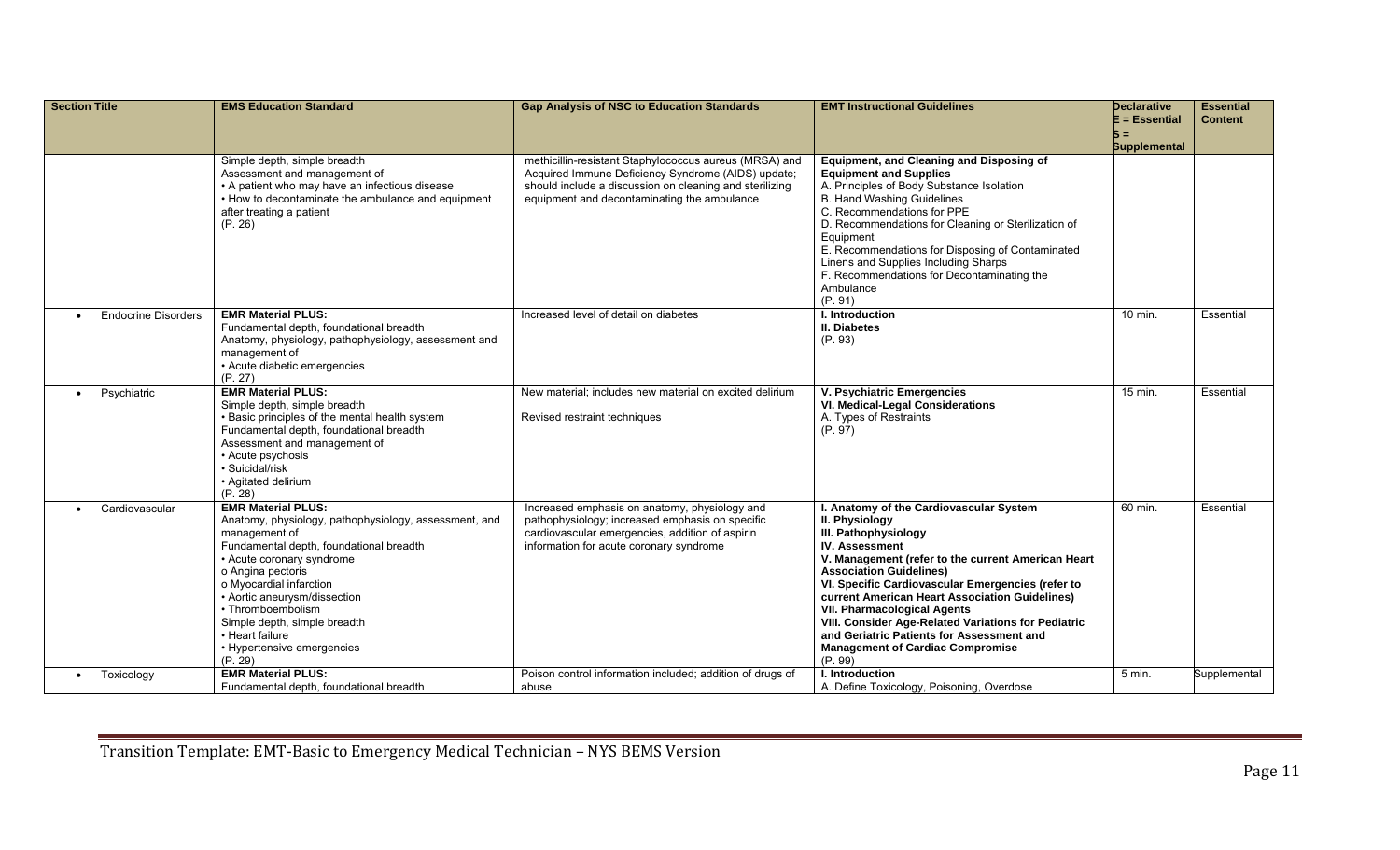| <b>Section Title</b>     | <b>EMS Education Standard</b>                                                                                                                                                                                                                                                                                                                                                                                                                                                            | <b>Gap Analysis of NSC to Education Standards</b> | <b>EMT Instructional Guidelines</b>                                                                                                                                                                                                                                                                           | <b>Declarative</b><br>$E = E$ ssential | <b>Essential</b><br><b>Content</b> |
|--------------------------|------------------------------------------------------------------------------------------------------------------------------------------------------------------------------------------------------------------------------------------------------------------------------------------------------------------------------------------------------------------------------------------------------------------------------------------------------------------------------------------|---------------------------------------------------|---------------------------------------------------------------------------------------------------------------------------------------------------------------------------------------------------------------------------------------------------------------------------------------------------------------|----------------------------------------|------------------------------------|
|                          |                                                                                                                                                                                                                                                                                                                                                                                                                                                                                          |                                                   |                                                                                                                                                                                                                                                                                                               | S =                                    |                                    |
|                          |                                                                                                                                                                                                                                                                                                                                                                                                                                                                                          |                                                   |                                                                                                                                                                                                                                                                                                               | <b>Supplemental</b>                    |                                    |
|                          | Anatomy, physiology, pathophysiology, assessment, and<br>management of<br>• Inhaled poisons<br>• Ingested poisons<br>• Injected poisons<br>• Absorbed poisons<br>• Alcohol intoxication and Withdrawal                                                                                                                                                                                                                                                                                   |                                                   | <b>B. National Poison Control Center</b><br>C. Routes of Absorption<br><b>VI. Drugs of Abuse</b><br>A. Opiates/Narcotics<br><b>B.</b> Alcohol<br>C. Common Causative Agents, Assessment Findings and                                                                                                          |                                        |                                    |
|                          | (P. 30)                                                                                                                                                                                                                                                                                                                                                                                                                                                                                  |                                                   | Symptoms, Management<br>(P. 104)                                                                                                                                                                                                                                                                              |                                        |                                    |
| Respiratory<br>$\bullet$ | <b>EMR Material PLUS:</b><br>Anatomy, physiology, pathophysiology, assessment, and<br>management of<br>Fundamental depth, foundational breadth<br>• Epiglottitis<br>• Spontaneous pneumothorax<br>• Pulmonary edema<br>• Asthma<br>• Chronic obstructive pulmonary disease<br>· Environmental/industrial exposure<br>• Toxic gas<br>Simple depth, simple breadth<br>• Pertussis<br>• Cystic fibrosis<br>• Pulmonary embolism<br>• Pneumonia<br>• Viral respiratory infections<br>(P. 31) | Increased level of detail on respiratory distress | I. Anatomy of the Respiratory System<br>A. Upper Airway<br><b>B.</b> Lower Airway<br>C. Lungs and Accessory Structures<br><b>II. Normal Respiratory Effort</b><br>A. Assessment Findings and Symptoms and<br>Management for Respiratory Conditions<br><b>III. Specific Respiratory Conditions</b><br>(P. 107) | $45$ min.                              | Essential                          |
| Hematology<br>$\bullet$  | Simple depth, simple breadth<br>Anatomy, physiology, pathophysiology, assessment, and<br>management of<br>· Sickle cell crisis<br>• Clotting disorders<br>(P. 32)                                                                                                                                                                                                                                                                                                                        | Brief discussion of sickle cell disease           | <b>III. Sickle Cell Crisis</b><br>A. General Assessment<br><b>B.</b> General Management<br>(P. 109)                                                                                                                                                                                                           | 5 min.                                 | Essential                          |
| Genitourinary/Renal      | <b>EMR Material PLUS:</b><br>Simple depth, simple breadth<br>Anatomy, physiology, pathophysiology, assessment, and<br>management of<br>• Complications related to<br>o Renal dialysis<br>o Urinary catheter management (not insertion)<br>• Kidney stones<br>(P. 33)                                                                                                                                                                                                                     | Increased level of detail                         | III. Dialysis<br>A. Hemodialysis<br><b>B. Peritoneal Dialysis</b><br>C. Special Considerations for Hemodialysis Patients<br>D. Complications/Adverse Effects of Dialysis<br>(P. 110)                                                                                                                          | 15 min.                                | Essential                          |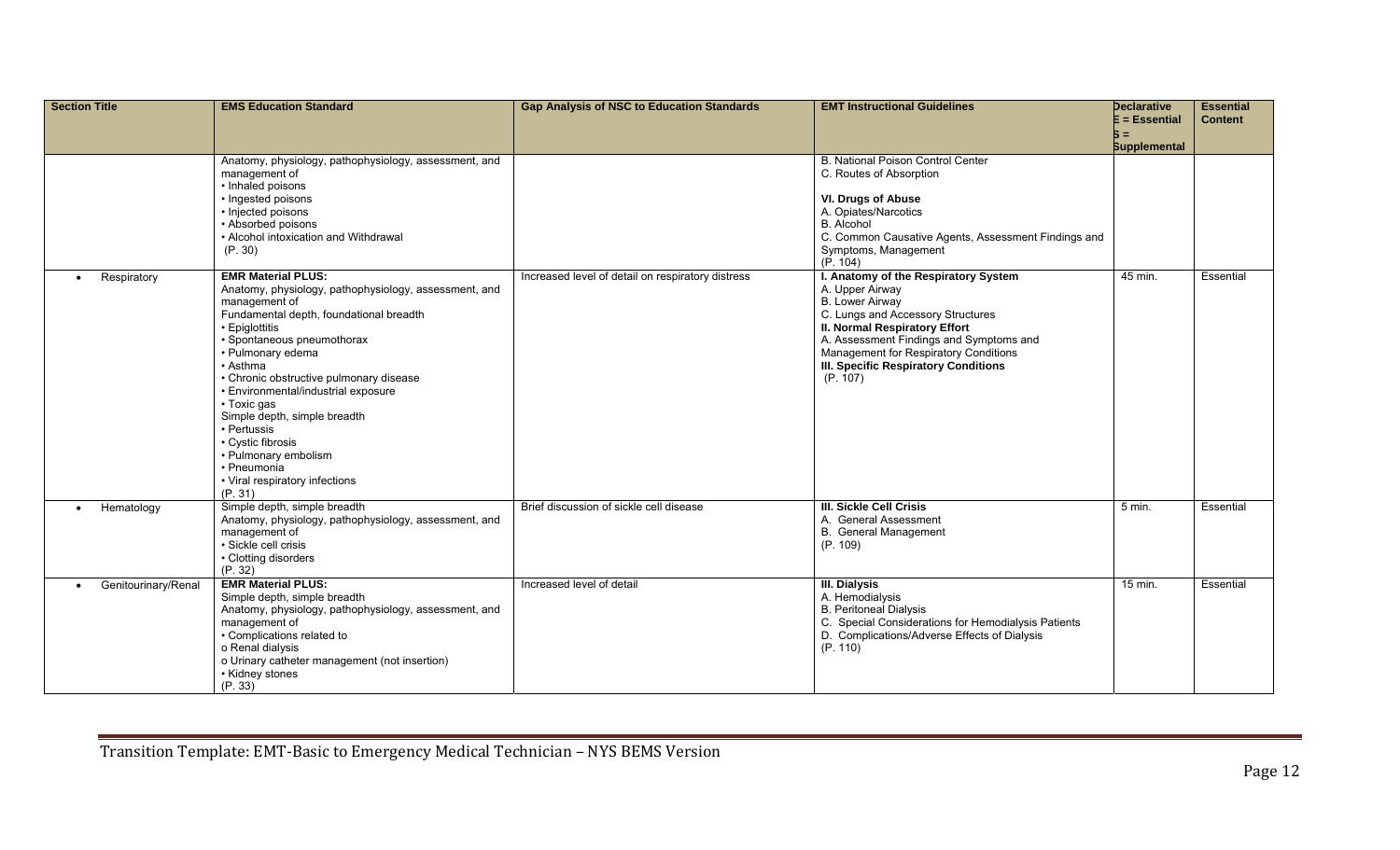| <b>Section Title</b>                               | <b>EMS Education Standard</b>                                                                                                                                                                                                                                                             | <b>Gap Analysis of NSC to Education Standards</b>                                                                                                                                                                                                                                                                                                                                                     | <b>EMT Instructional Guidelines</b>                                                                                                                                                              | <b>Declarative</b><br>$E = E$ ssential                         | <b>Essential</b><br><b>Content</b> |
|----------------------------------------------------|-------------------------------------------------------------------------------------------------------------------------------------------------------------------------------------------------------------------------------------------------------------------------------------------|-------------------------------------------------------------------------------------------------------------------------------------------------------------------------------------------------------------------------------------------------------------------------------------------------------------------------------------------------------------------------------------------------------|--------------------------------------------------------------------------------------------------------------------------------------------------------------------------------------------------|----------------------------------------------------------------|------------------------------------|
|                                                    |                                                                                                                                                                                                                                                                                           |                                                                                                                                                                                                                                                                                                                                                                                                       |                                                                                                                                                                                                  | $S =$                                                          |                                    |
|                                                    |                                                                                                                                                                                                                                                                                           |                                                                                                                                                                                                                                                                                                                                                                                                       |                                                                                                                                                                                                  | <b>Supplemental</b>                                            |                                    |
| Gynecology                                         | <b>EMR Material Plus:</b><br>Anatomy, physiology, assessment findings, and<br>management of<br>Fundamental depth, foundational breadth<br>• Vaginal bleeding<br>· Sexual assault (to include appropriate emotional<br>support)<br>Simple depth, simple breadth<br>• Infections<br>(P. 34) | Brief discussion of sexually transmitted diseases and<br>pelvic inflammatory disease                                                                                                                                                                                                                                                                                                                  | IV. Specific Gynecological Emergencies-Definition,<br><b>Causes, Risk Factors, Assessment Findings,</b><br>Management<br>(P. 112)                                                                |                                                                |                                    |
| Non-traumatic<br>Musculoskeletal<br>Disorders      | Fundamental depth, foundational breadth<br>Anatomy, physiology, pathophysiology, assessment and<br>management of<br>• Non-traumatic fractures<br>(P. 34)                                                                                                                                  | New information at this level                                                                                                                                                                                                                                                                                                                                                                         | I. Anatomy and physiology review<br>A. Bones<br><b>B.</b> Muscles<br>II. Pathophysiology<br>A. Non-Traumatic Fractures (i.e. cancer or osteoporosis)<br>(P. 113)                                 | $\mathbf 0$                                                    |                                    |
| Diseases of the<br>Eyes, Ears, Nose,<br>and Throat | Simple depth, simple breadth<br>Recognition and management<br>of<br>• Nose bleed<br>(P. 35)                                                                                                                                                                                               | N/A                                                                                                                                                                                                                                                                                                                                                                                                   | (P. 114)                                                                                                                                                                                         | $\mathbf{0}$                                                   |                                    |
| Shock and Resuscitation                            | Applies fundamental knowledge of the causes,<br>pathophysiology, and management of shock,<br>respiratory failure or arrest, cardiac failure or arrest,<br>and post resuscitation management.<br>(P. 35)                                                                                   | Shock content was moved from trauma to emphasize the<br>fact that it occurs in contexts other than trauma; the<br>cardiac arrest information was moved from cardiology for<br>the same reason; brief discussion on devices to assist<br>circulation, although subject to local protocol; shock<br>should be taught in a more comprehensive context rather<br>than simply as a consequence of bleeding | (P. 115)                                                                                                                                                                                         | <b>Total for</b><br>Section<br>$E = 30$ min.<br>$S = 0$ min.   |                                    |
| Trauma                                             | Applies fundamental knowledge to provide basic<br>emergency care and transportation based on<br>assessment findings for an acutely injured patient.<br>(P. 35)                                                                                                                            |                                                                                                                                                                                                                                                                                                                                                                                                       |                                                                                                                                                                                                  | <b>Total for</b><br>Section<br>$E = 160$ min.<br>$S = 30$ min. |                                    |
| <b>Trauma Overview</b>                             | Fundamental depth, foundational breadth<br>Pathophysiology, assessment, and management of the<br>trauma patient<br>• Trauma scoring<br>• Rapid transport and destination issues<br>• Transport mode<br>(P. 35)                                                                            | Field Triage Decision Scheme added                                                                                                                                                                                                                                                                                                                                                                    | <b>VIII. Shock</b><br>(P. 117)<br>I. Identification and Categorization of Trauma Patients<br>A. Entry-level students need to be familiar with:<br>1. National Trauma Triage Protocol<br>(P. 122) | 30 min.<br>15 min.                                             | Supplemental<br>Essential          |
| Bleeding                                           | <b>EMR Material Plus:</b><br>Fundamental depth, foundational breadth                                                                                                                                                                                                                      | Content changes insufficient to warrant update                                                                                                                                                                                                                                                                                                                                                        | (P. 125)                                                                                                                                                                                         | $\mathbf 0$                                                    |                                    |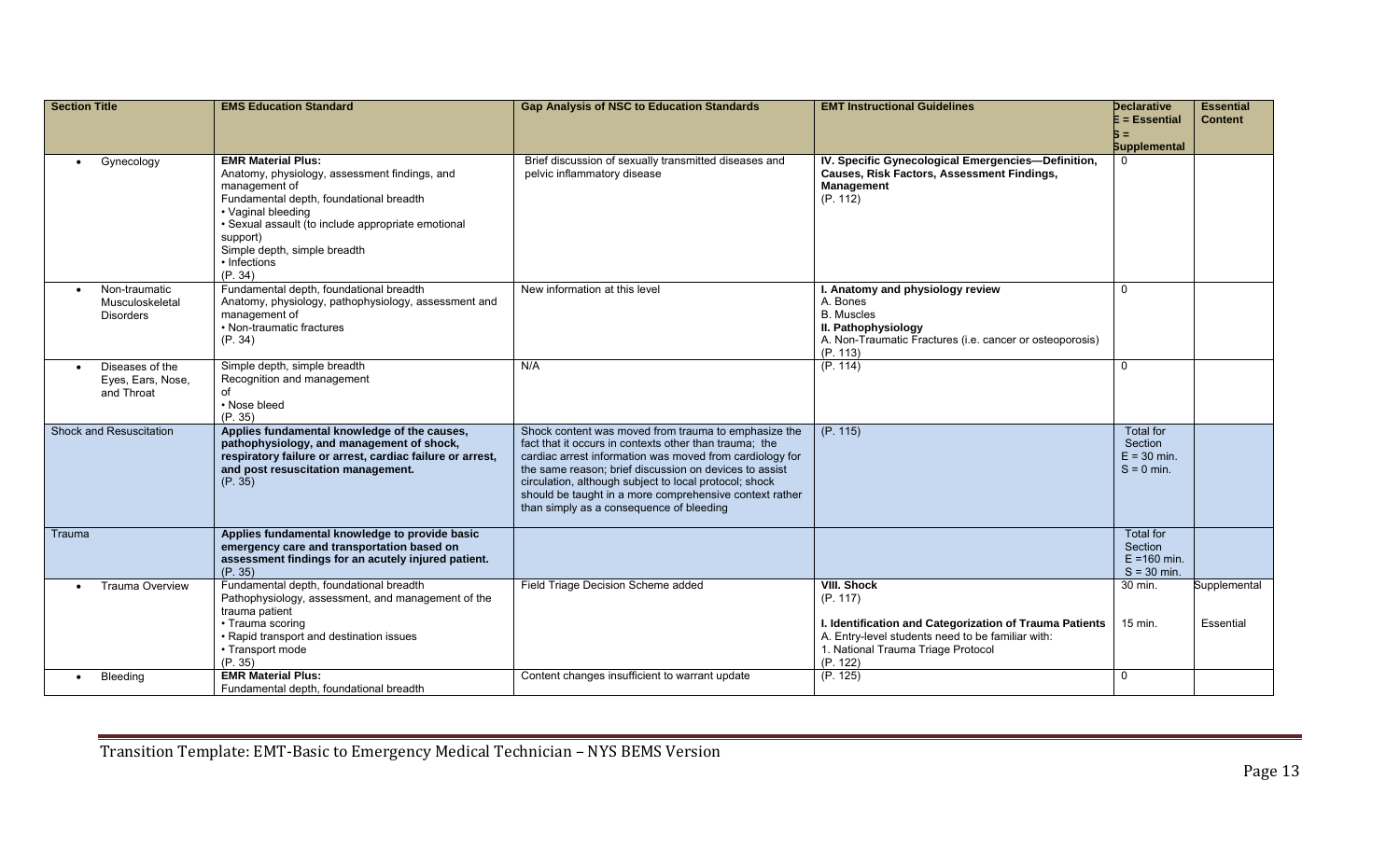| <b>Section Title</b>                                  | <b>EMS Education Standard</b>                                                                                                                                                                                                                                                                                              | <b>Gap Analysis of NSC to Education Standards</b> | <b>EMT Instructional Guidelines</b>                                                                                                                                                                                                                | <b>Declarative</b><br>$E = E$ ssential | <b>Essential</b><br><b>Content</b> |
|-------------------------------------------------------|----------------------------------------------------------------------------------------------------------------------------------------------------------------------------------------------------------------------------------------------------------------------------------------------------------------------------|---------------------------------------------------|----------------------------------------------------------------------------------------------------------------------------------------------------------------------------------------------------------------------------------------------------|----------------------------------------|------------------------------------|
|                                                       |                                                                                                                                                                                                                                                                                                                            |                                                   |                                                                                                                                                                                                                                                    | $S =$<br><b>Supplemental</b>           |                                    |
|                                                       | Pathophysiology, assessment, and management of<br>• Bleeding<br>(P. 35)                                                                                                                                                                                                                                                    |                                                   |                                                                                                                                                                                                                                                    |                                        |                                    |
| Chest Trauma<br>$\bullet$                             | <b>EMR Material Plus:</b><br>Fundamental depth, simple breadth<br>Pathophysiology, assessment and management<br>• Blunt versus penetrating mechanisms<br>• Hemothorax<br>• Pneumothorax<br>o Open<br>o Simple<br>o Tension<br>· Cardiac tamponade<br>• Rib fractures<br>• Flail chest<br>• Commotio cordis<br>(P. 37)      | Increased level of detail                         | <b>IV. Physiology</b><br>A. Role of the Chest in Systemic Oxygenation<br><b>B.</b> Ventilation<br>V. Pathophysiology of Chest Trauma<br>A. Impaired Cardiac Output<br><b>B. Impaired Ventilation</b><br>C. Impaired Gas Exchange<br>(P. 128)       | 30 min.                                | Essential                          |
| Abdominal and<br>$\bullet$<br>Genitourinary<br>Trauma | <b>EMR Material Plus:</b><br>Fundamental depth, simple breadth<br>Pathophysiology, assessment and management of<br>· Solid and hollow organ injuries<br>• Blunt versus penetrating mechanisms<br>• Evisceration<br>· Injuries to the external genitalia<br>• Vaginal bleeding due to trauma<br>· Sexual assault<br>(P. 38) | Increased level of detail                         | <b>III. Physiology</b><br>A. Solid Organs<br><b>B. Hollow Organs</b><br>C. Vascular Structures<br>IV. Specific Injuries<br>A. Closed Abdominal Trauma<br>B. Penetrating/Open Abdominal Trauma<br>C. Considerations in Abdominal Trauma<br>(P. 131) | $15$ min.                              | Essential                          |
| Orthopedic Trauma<br>$\bullet$                        | <b>EMR Material Plus:</b><br>Pathophysiology, assessment, and management of<br>Fundamental depth, foundational breadth<br>• Upper and lower extremity orthopedic trauma<br>• Open fractures<br>• Closed fractures<br>• Dislocations<br>• Sprains/strains<br>• Pelvic fractures<br>• Amputations/replantation<br>(P. 39)    | Content changes insufficient to warrant update    | (P. 135)                                                                                                                                                                                                                                           | $\mathbf{0}$                           |                                    |
| Soft Tissue Trauma<br>$\bullet$                       | <b>EMR Material Plus:</b><br>Fundamental depth, foundational breadth<br>Pathophysiology, assessment, and management<br>• Wounds                                                                                                                                                                                            | Content changes insufficient to warrant update    | (P. 142)                                                                                                                                                                                                                                           | $\mathbf 0$                            |                                    |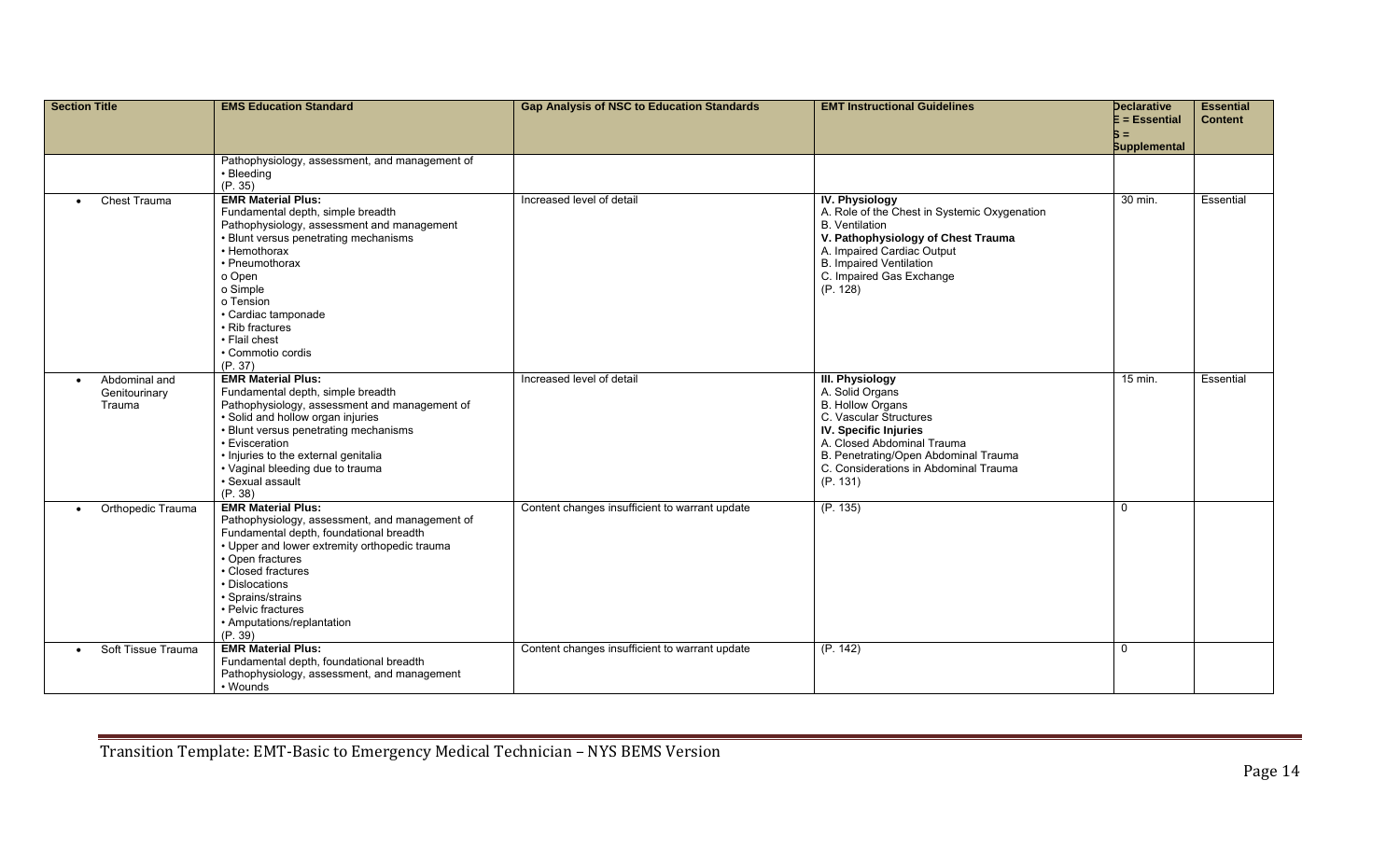| <b>Section Title</b>                                | <b>EMS Education Standard</b>                                                                                                                                                                                                                                                                                                                            | <b>Gap Analysis of NSC to Education Standards</b>                                                           | <b>EMT Instructional Guidelines</b>                                                                                                                                                                                                                                                                                                                                                                                                                                           | <b>Declarative</b>   | <b>Essential</b> |
|-----------------------------------------------------|----------------------------------------------------------------------------------------------------------------------------------------------------------------------------------------------------------------------------------------------------------------------------------------------------------------------------------------------------------|-------------------------------------------------------------------------------------------------------------|-------------------------------------------------------------------------------------------------------------------------------------------------------------------------------------------------------------------------------------------------------------------------------------------------------------------------------------------------------------------------------------------------------------------------------------------------------------------------------|----------------------|------------------|
|                                                     |                                                                                                                                                                                                                                                                                                                                                          |                                                                                                             |                                                                                                                                                                                                                                                                                                                                                                                                                                                                               | E = Essential<br>S = | <b>Content</b>   |
|                                                     |                                                                                                                                                                                                                                                                                                                                                          |                                                                                                             |                                                                                                                                                                                                                                                                                                                                                                                                                                                                               | <b>Supplemental</b>  |                  |
|                                                     | o Avulsions<br>o Bite wounds<br>o Lacerations<br>o Puncture wounds<br>o Incisions<br>• Burns<br>o Electrical<br>o Chemical<br>o Thermal<br>o Radiation<br>Simple depth, simple breadth                                                                                                                                                                   |                                                                                                             |                                                                                                                                                                                                                                                                                                                                                                                                                                                                               |                      |                  |
|                                                     | • Crush syndrome                                                                                                                                                                                                                                                                                                                                         |                                                                                                             |                                                                                                                                                                                                                                                                                                                                                                                                                                                                               |                      |                  |
| Head, Facial, Neck<br>and Spine Trauma              | (P. 40)<br><b>EMR Material Plus:</b><br>Fundamental depth, foundational breadth<br>Pathophysiology, assessment, and management of<br>• Penetrating neck trauma<br>• Laryngeotracheal injuries<br>· Spine trauma<br>Simple depth, simple breadth<br>· Facial fractures<br>· Skull fractures<br>• Foreign bodies in the eyes<br>• Dental trauma<br>(P. 41) | Increase level of detail<br>Emphasize the potential harm of hyperventilation                                | II. Review of Anatomy and Physiology of the Head,<br>Face, and Neck<br>(P. 147)                                                                                                                                                                                                                                                                                                                                                                                               | 10 min.              | Essential        |
| Nervous System<br>$\bullet$<br>Trauma               | Fundamental depth, foundational breadth<br>Pathophysiology, assessment, and management of<br>• Traumatic brain injury<br>· Spinal cord injury<br>(P. 42)                                                                                                                                                                                                 | Increase emphasis on neurological assessment                                                                | III. General Assessment Considerations for Brain<br><b>Trauma Patients</b><br>A. Airway and Ventilation<br>B. Mechanism of Injury<br>C. Spinal Immobilization<br>D. Respiratory Status -- brain injuries can cause irregular<br>breathing patterns due to injuries affecting the brain stem<br>E. Complete a Neurological Exam<br>F. Management Considerations With Brain Trauma<br>G. Transport Considerations<br>H. Refer to Brain Injury Foundation Guidelines<br>(P. 155) | 45 min.              | Essential        |
| Special<br>$\bullet$<br>Considerations in<br>Trauma | <b>EMR Material Plus:</b><br>Fundamental depth, foundational breadth<br>Pathophysiology, assessment, and management of<br>trauma in the<br>• Pregnant patient                                                                                                                                                                                            | Pregnant patients added<br>Pediatric patients added<br>Elderly patients added<br>Cognitive impairment added | I. Trauma in Pregnancy<br>A. Special Unique Considerations for Pregnant Patient<br>Involved in Trauma<br>B. Special Anatomy, Physiology, and Pathophysiology<br>Considerations                                                                                                                                                                                                                                                                                                | 45 min.              | Essential        |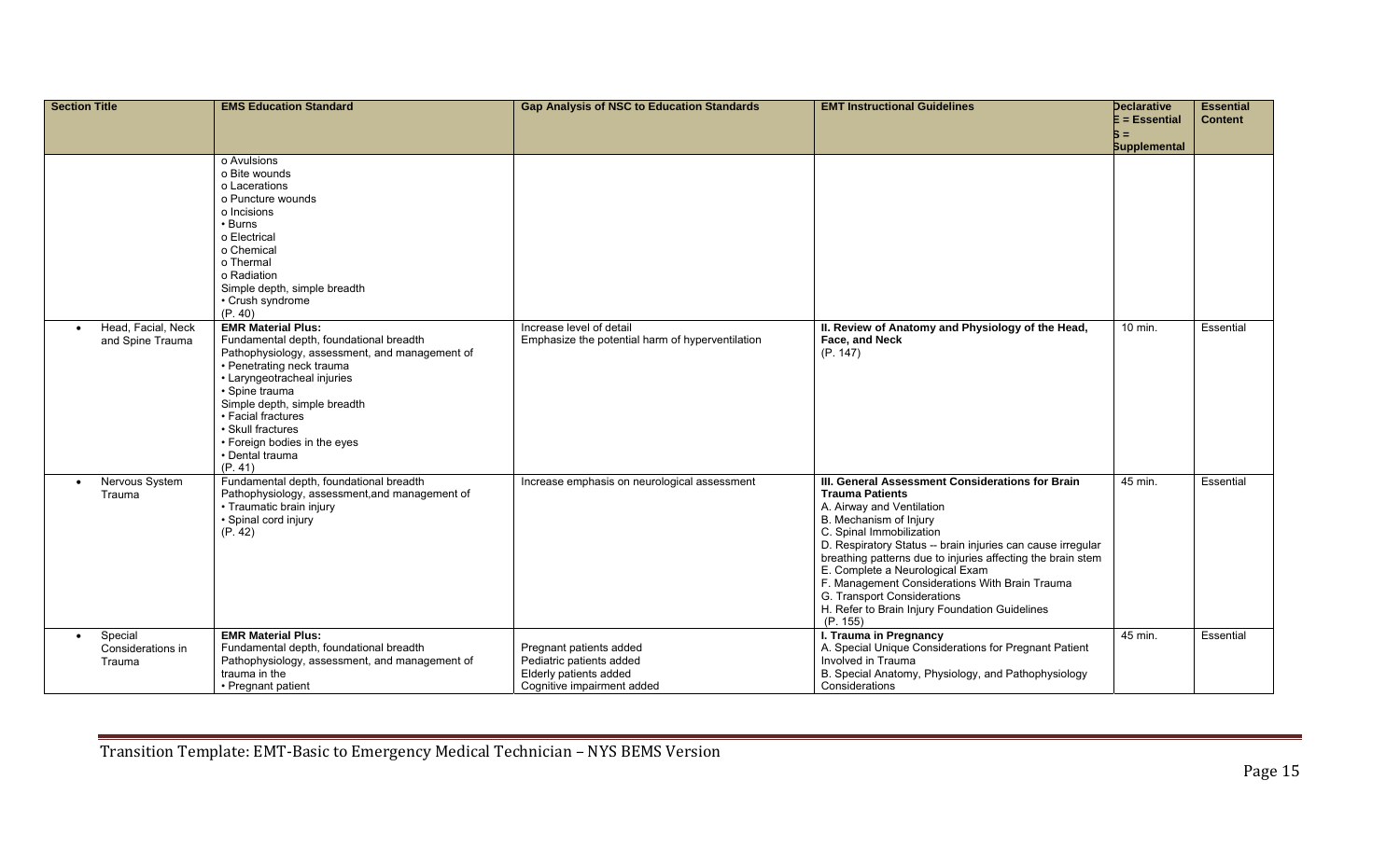| <b>Section Title</b>                | <b>EMS Education Standard</b>                                                                                                                                                                                                                                                                                            | <b>Gap Analysis of NSC to Education Standards</b>                                                       | <b>EMT Instructional Guidelines</b>                                                                                                                                                                                                                                                                                                                                                                                                                                                                                                                                                                                                                                                                                                                                                                                                                                                                                                                                    | <b>Declarative</b>        | <b>Essential</b> |
|-------------------------------------|--------------------------------------------------------------------------------------------------------------------------------------------------------------------------------------------------------------------------------------------------------------------------------------------------------------------------|---------------------------------------------------------------------------------------------------------|------------------------------------------------------------------------------------------------------------------------------------------------------------------------------------------------------------------------------------------------------------------------------------------------------------------------------------------------------------------------------------------------------------------------------------------------------------------------------------------------------------------------------------------------------------------------------------------------------------------------------------------------------------------------------------------------------------------------------------------------------------------------------------------------------------------------------------------------------------------------------------------------------------------------------------------------------------------------|---------------------------|------------------|
|                                     |                                                                                                                                                                                                                                                                                                                          |                                                                                                         |                                                                                                                                                                                                                                                                                                                                                                                                                                                                                                                                                                                                                                                                                                                                                                                                                                                                                                                                                                        | $E = E$ ssential<br>$s =$ | <b>Content</b>   |
|                                     |                                                                                                                                                                                                                                                                                                                          |                                                                                                         |                                                                                                                                                                                                                                                                                                                                                                                                                                                                                                                                                                                                                                                                                                                                                                                                                                                                                                                                                                        | <b>Supplemental</b>       |                  |
|                                     | • Pediatric patient<br>· Geriatric patient<br>• Cognitively impaired patient<br>(P. 42)                                                                                                                                                                                                                                  |                                                                                                         | C. Unique Types of Injuries and Conditions<br>D. Unique Assessment Considerations<br>E. Unique Management Considerations<br>II. Trauma in the Pediatric Patient<br>A. Special Unique Considerations for Pediatric Patient<br>Involved in Trauma<br>B. Unique Anatomy, Physiology, and Pathophysiology<br>Considerations<br>C. Unique Assessment Considerations<br>D. Unique Management Considerations<br>III. Trauma in the Elderly Patient<br>A. Special Considerations for Geriatric Patients Involved<br>in Trauma<br>B. Unique Anatomy, Physiology, and Pathophysiology<br>Considerations<br>C. Unique Assessment Considerations<br>D. Unique Management Considerations<br>IV. Trauma in the Cognitively Impaired Patient<br>A. Unique Considerations for Injured Cognitively Impaired<br>Patients<br>B. Unique Anatomy, Physiology, and Pathophysiology<br>Considerations<br>C. Unique Assessment Consideration<br>D. Unique Management Consideration<br>(P. 160) |                           |                  |
| Environmental<br>Trauma             | <b>EMR Material Plus:</b><br>Fundamental depth, foundational breadth<br>Pathophysiology, assessment, and management of<br>• Near drowning<br>• Temperature-related illness<br>• Bites and envenomations<br>• Dysbarism<br>o High-altitude<br>o Diving injuries<br>• Electrical injury<br>• Radiation exposure<br>(P. 43) | Increase level of detail on submersion, bites,<br>envenomation, diving injuries, and radiation exposure | <b>I. Submersion Incidents</b><br>III. Bites and Envenomations<br>IV. Diving Emergencies (Dysbarism)<br><b>VI.</b> Radiation<br>(P. 164)                                                                                                                                                                                                                                                                                                                                                                                                                                                                                                                                                                                                                                                                                                                                                                                                                               | $\Omega$                  |                  |
| Multi-System<br>$\bullet$<br>Trauma | <b>EMR Material Plus:</b><br>Fundamental depth,<br>foundational breadth                                                                                                                                                                                                                                                  | Increased level of detail added<br>includes discussion of kinematics and blast                          | <b>I. Kinematics of Trauma</b><br>III. Specific Injuries Related to Multi-System Trauma<br>A. Blast Injuries                                                                                                                                                                                                                                                                                                                                                                                                                                                                                                                                                                                                                                                                                                                                                                                                                                                           | $\Omega$                  |                  |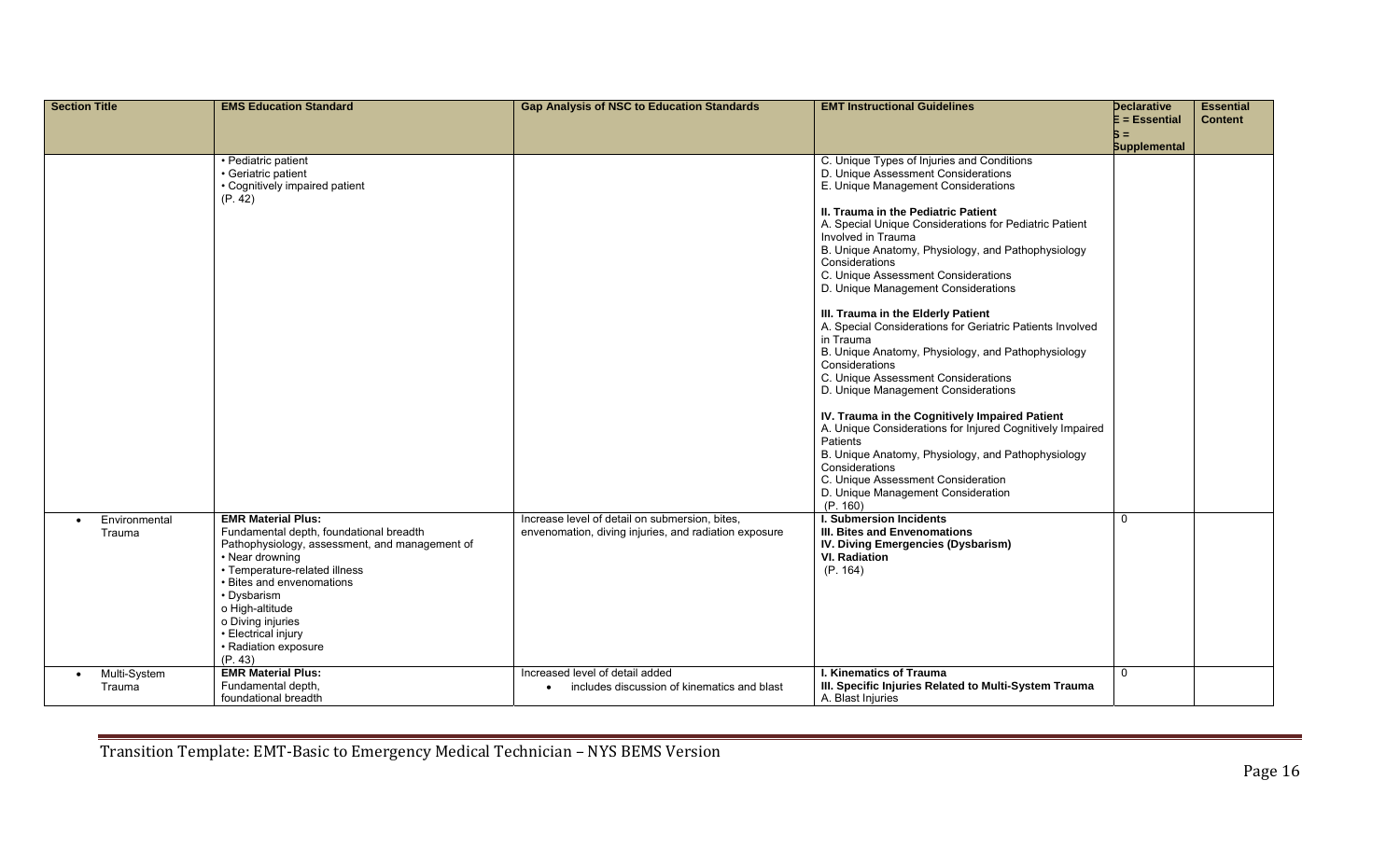| <b>Section Title</b>               | <b>EMS Education Standard</b>                                                           | <b>Gap Analysis of NSC to Education Standards</b>                   | <b>EMT Instructional Guidelines</b>               | <b>Declarative</b>             | <b>Essential</b> |
|------------------------------------|-----------------------------------------------------------------------------------------|---------------------------------------------------------------------|---------------------------------------------------|--------------------------------|------------------|
|                                    |                                                                                         |                                                                     |                                                   | $E = E$ ssential<br>$S =$      | <b>Content</b>   |
|                                    |                                                                                         |                                                                     |                                                   | <b>Supplemental</b>            |                  |
|                                    | Pathophysiology, assessment,                                                            | injury                                                              | (P. 170)                                          |                                |                  |
|                                    | and management of<br>• Multi-system trauma                                              |                                                                     |                                                   |                                |                  |
|                                    | • Blast injuries                                                                        |                                                                     |                                                   |                                |                  |
|                                    | (P. 43)                                                                                 |                                                                     |                                                   |                                |                  |
| <b>Special Patient Populations</b> | Applies a fundamental knowledge of growth,                                              |                                                                     | (P. 174)                                          | <b>Total for</b>               |                  |
|                                    | development, and aging and assessment findings to                                       |                                                                     |                                                   | Section                        |                  |
|                                    | provide basic emergency care and transportation for                                     |                                                                     |                                                   | $E = 10$ min.<br>$S = 50$ min. |                  |
|                                    | a patient with special needs.<br>(P. 44)                                                |                                                                     |                                                   |                                |                  |
| Obstetrics<br>$\bullet$            | <b>EMR Material Plus:</b>                                                               | More detailed discussion on complications of pregnancy;             | III. General System Physiology, Assessment, and   | 10 min.                        | Essential        |
|                                    | Fundamental depth, foundational breadth                                                 | uses the terms preeclampsia, eclampsia and premature                | Management                                        |                                |                  |
|                                    | • Anatomy and physiology of normal pregnancy                                            | rupture of membranes (which do not require a lengthy<br>discussion) | <b>IV. Complications of Pregnancy</b><br>(P. 174) |                                |                  |
|                                    | • Pathophysiology of complications of pregnancy<br>• Assessment of the pregnant patient |                                                                     |                                                   |                                |                  |
|                                    | • Management of                                                                         |                                                                     |                                                   |                                |                  |
|                                    | o Normal delivery                                                                       |                                                                     |                                                   |                                |                  |
|                                    | o Abnormal delivery                                                                     |                                                                     |                                                   |                                |                  |
|                                    | Nuchal cord                                                                             |                                                                     |                                                   |                                |                  |
|                                    | Prolapsed cord<br>Breech delivery                                                       |                                                                     |                                                   |                                |                  |
|                                    | o Third trimester bleeding                                                              |                                                                     |                                                   |                                |                  |
|                                    | Placenta previa                                                                         |                                                                     |                                                   |                                |                  |
|                                    | Abruptio placenta                                                                       |                                                                     |                                                   |                                |                  |
|                                    | o Spontaneous abortion/miscarriage                                                      |                                                                     |                                                   |                                |                  |
|                                    | o Ectopic pregnancy                                                                     |                                                                     |                                                   |                                |                  |
|                                    | o Preeclampsia/Eclampsia<br>(P. 44)                                                     |                                                                     |                                                   |                                |                  |
| Neonatal Care                      | <b>EMR Material Plus:</b>                                                               | Content changes insufficient to warrant update                      | (P. 177)                                          | $\Omega$                       |                  |
|                                    | Fundamental depth, foundational breadth                                                 |                                                                     |                                                   |                                |                  |
|                                    | Assessment and management                                                               |                                                                     |                                                   |                                |                  |
|                                    | • Newborn<br>• Neonatal resuscitation                                                   |                                                                     |                                                   |                                |                  |
|                                    | (P. 45)                                                                                 |                                                                     |                                                   |                                |                  |
| Pediatrics<br>$\bullet$            | <b>EMR Material Plus:</b>                                                               | Increased level of detail                                           | <b>Extensive content</b>                          | $\Omega$                       |                  |
|                                    | Fundamental depth, foundational breadth                                                 |                                                                     | (PP. 178-188)                                     |                                |                  |
|                                    | Age-related assessment findings, age-related, and                                       |                                                                     |                                                   |                                |                  |
|                                    | developmental stage related assessment and treatment                                    |                                                                     |                                                   |                                |                  |
|                                    | modifications for pediatricspecific major diseases and/or<br>emergencies                |                                                                     |                                                   |                                |                  |
|                                    | • Upper airway obstruction                                                              |                                                                     |                                                   |                                |                  |
|                                    | • Lower airway reactive disease                                                         |                                                                     |                                                   |                                |                  |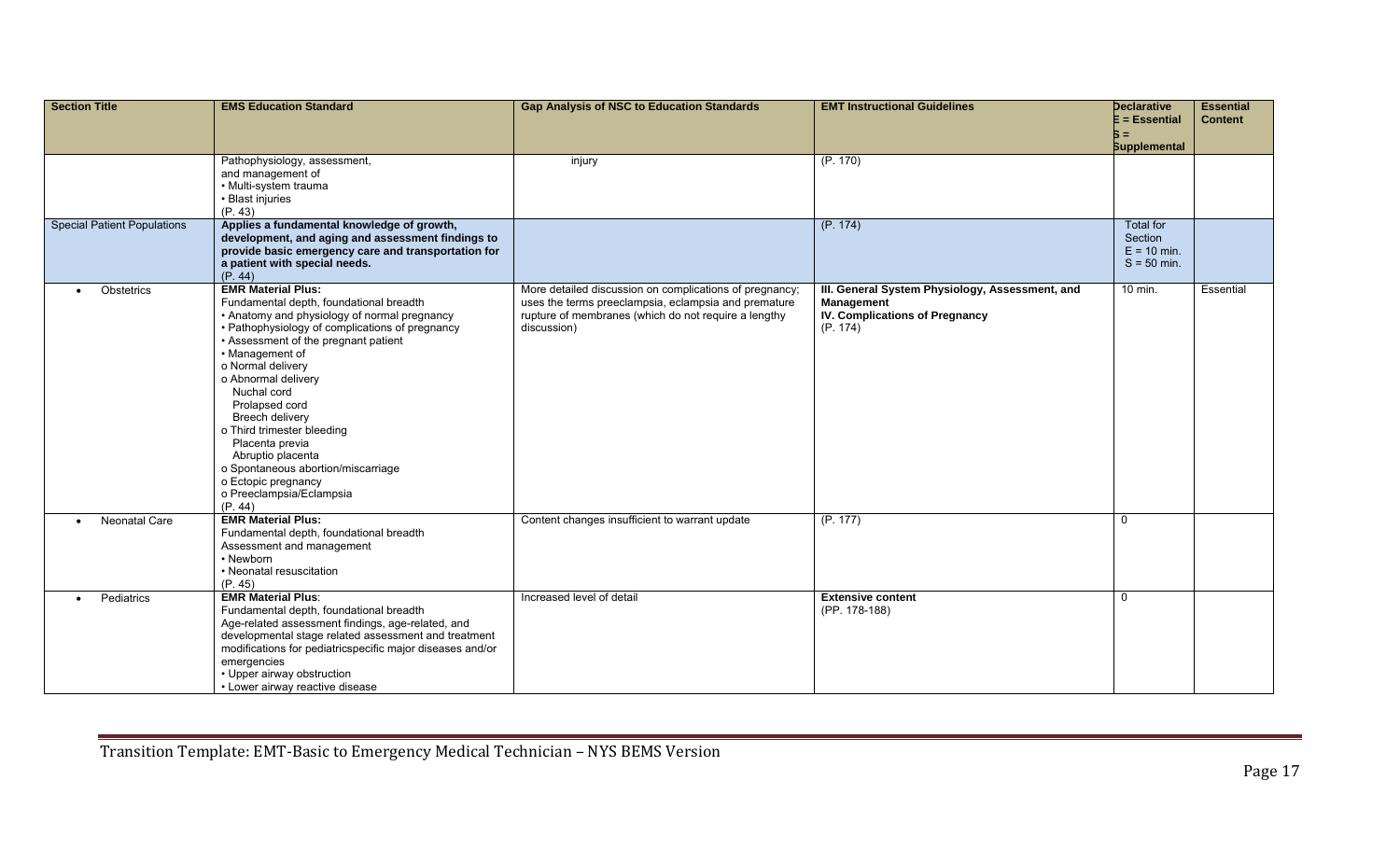| <b>Section Title</b>                       | <b>EMS Education Standard</b>                                                                                                                                                                                                                                                                                                                                                                                          | <b>Gap Analysis of NSC to Education Standards</b>                                                                                                        | <b>EMT Instructional Guidelines</b>                                                                                                                                                                                                                                             | <b>Declarative</b><br>$E = E$ ssential | <b>Essential</b><br><b>Content</b> |
|--------------------------------------------|------------------------------------------------------------------------------------------------------------------------------------------------------------------------------------------------------------------------------------------------------------------------------------------------------------------------------------------------------------------------------------------------------------------------|----------------------------------------------------------------------------------------------------------------------------------------------------------|---------------------------------------------------------------------------------------------------------------------------------------------------------------------------------------------------------------------------------------------------------------------------------|----------------------------------------|------------------------------------|
|                                            |                                                                                                                                                                                                                                                                                                                                                                                                                        |                                                                                                                                                          |                                                                                                                                                                                                                                                                                 | <b>Supplemental</b>                    |                                    |
|                                            | • Respiratory distress/failure/arrest<br>• Shock<br>· Seizures<br>· Sudden Infant Death Syndrome<br>• Gastrointestinal disease<br>(P. 46)                                                                                                                                                                                                                                                                              |                                                                                                                                                          |                                                                                                                                                                                                                                                                                 |                                        |                                    |
| Geriatrics<br>$\bullet$                    | <b>EMR Material Plus:</b><br>Fundamental depth, foundational breadth<br>Changes associated with aging, psychosocial aspects of<br>aging and age-related assessment and treatment<br>modifications for the major or common geriatric diseases<br>and/or emergencies<br>· Cardiovascular diseases<br>• Respiratory diseases<br>• Neurological diseases<br>• Endocrine diseases<br>• Alzheimer's<br>• Dementia<br>(P. 47) | All new content                                                                                                                                          | <b>Extensive content</b><br>(PP. 189-196)                                                                                                                                                                                                                                       | 30 min                                 | Supplemental                       |
| <b>Patients With Special</b><br>Challenges | <b>EMR Material Plus:</b><br>Simple depth, simple breadth<br>Healthcare implications of<br>• Abuse<br>• Neglect<br>• Homelessness<br>• Poverty<br>• Bariatrics<br>• Technology dependent<br>• Hospice/ terminally ill<br>• Tracheostomy care/dysfunction<br>• Homecare<br>• Sensory deficit/loss<br>• Developmental disability<br>(P. 48)                                                                              | Elder abuse, homelessness, poverty, bariatric, more<br>technology dependent, hospice, sensory deficit,<br>homecare, and developmental disabilities added | I. Abuse and Neglect<br>II. Homelessness/Poverty<br><b>III. Bariatric Patients</b><br>IV. Technology Assisted/Dependent<br>V. Hospice Care and Terminally III<br><b>VII. Sensory Deficits</b><br><b>VIII. Homecare</b><br>IX. Patient With Developmental Disability<br>(P. 197) | 20 min                                 | Supplemental                       |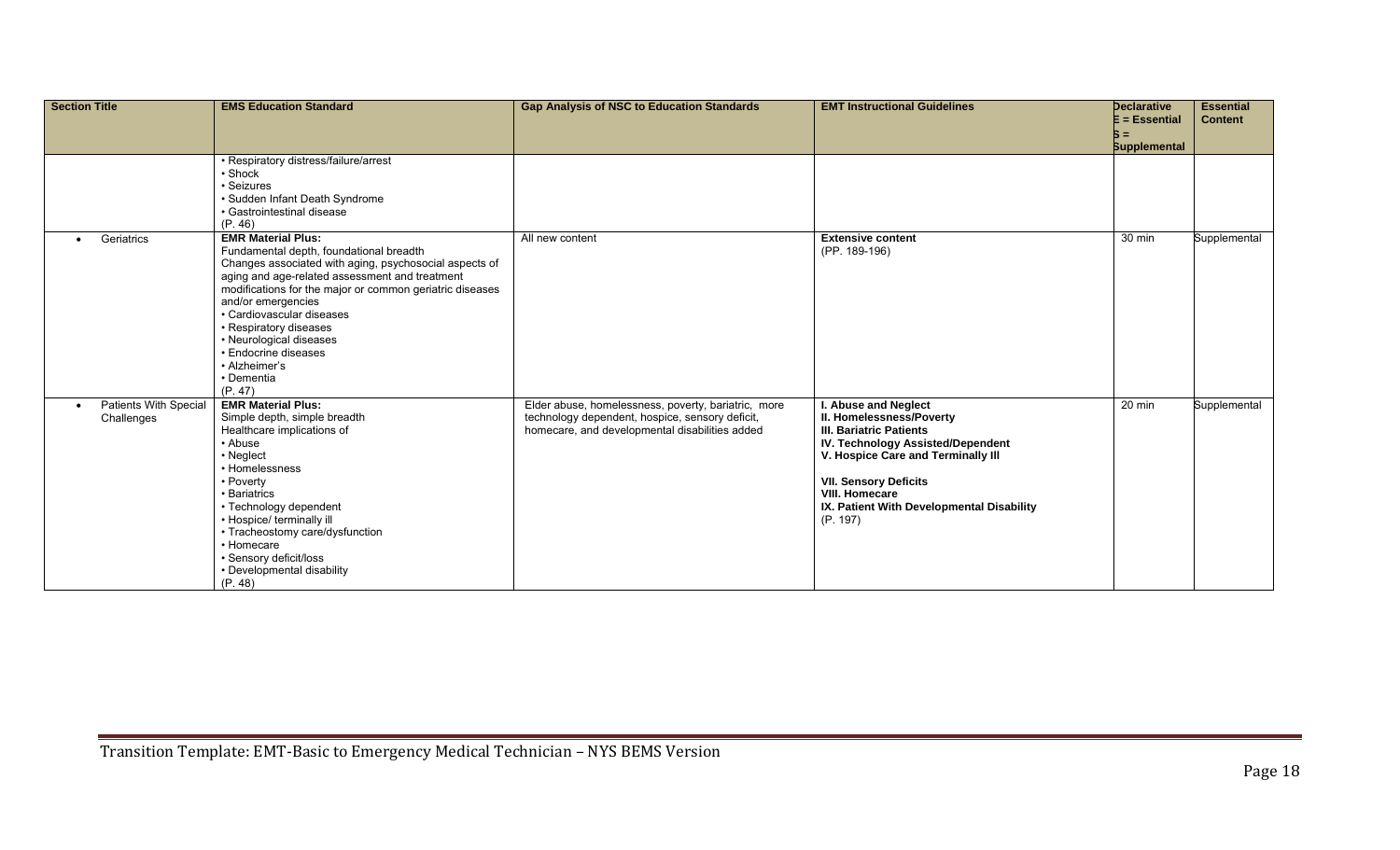| <b>Section Title</b>                                    | <b>EMS Education Standard</b>                                                                                                                                                                        | <b>Gap Analysis of NSC to Education Standards</b>                                                                      | <b>EMT Instructional Guidelines</b>                                                                                                                                                                                                                                                                                                                 | <b>Declarative</b><br>$E = E$ ssential<br>$S =$<br><b>Supplemental</b>                                           | <b>Essential</b><br><b>Content</b> |
|---------------------------------------------------------|------------------------------------------------------------------------------------------------------------------------------------------------------------------------------------------------------|------------------------------------------------------------------------------------------------------------------------|-----------------------------------------------------------------------------------------------------------------------------------------------------------------------------------------------------------------------------------------------------------------------------------------------------------------------------------------------------|------------------------------------------------------------------------------------------------------------------|------------------------------------|
| <b>EMS Operations</b>                                   | Knowledge of operational roles and responsibilities to<br>ensure safe patient, public and personnel safety(P. 48)                                                                                    |                                                                                                                        | (P. 200)                                                                                                                                                                                                                                                                                                                                            | <b>Total for</b><br>Section<br>$E = 40$ min.<br>$S = 10$ min.                                                    |                                    |
| Principles of Safely<br>Operating a Ground<br>Ambulance | <b>EMR Material Plus:</b><br>Simple depth, foundational breadth<br>• Risks and responsibilities of transport<br>(P. 48)                                                                              | Increased depth of discussion on the risks of emergency<br>response and leaving the scene                              | I. Risks and Responsibilities of Emergency Response<br>A. Safety Issues During Transport<br>(P. 200)                                                                                                                                                                                                                                                | 10 min.                                                                                                          | Essential                          |
| Incident<br>$\bullet$<br>Management                     | <b>EMR Material Plus:</b><br>Fundamental depth, foundational breadth<br>• Establish and work within the incident management<br>system<br>(P. 49)                                                     | ICS and federal requirements added                                                                                     | I. Establish and Work Within the Incident<br><b>Management System</b><br>A. Entry-Level Students Need:<br>1. ICS-100: Introduction to ICS, or equivalent<br>2. FEMA IS-700: NIMS. An Introduction<br>(P. 202)                                                                                                                                       | This Can Be<br>Done as a<br>Co requisite<br>or<br>Prerequisite<br>or as Part of<br>the Entry-<br>Level<br>Course | Essential                          |
| <b>Multiple Casualty</b><br>Incidents                   | <b>EMR Material Plus:</b><br>Simple depth, foundational breadth<br>• Triage<br>• Performing<br>• Re-Triage<br>• Destination Decisions<br>• Post Traumatic and<br><b>Cumulative Stress</b><br>(P. 49) | References Centers for Disease Control (CDC) Field<br>Triage Decision Scheme: The National Trauma Triage<br>Protocol   | <b>II. Triage</b><br>(P. 203)                                                                                                                                                                                                                                                                                                                       | 10 min.                                                                                                          | Essential                          |
| Air Medical<br>$\bullet$                                | Simple depth, simple breadth<br>· Safe air medical operations<br>• Criteria for utilizing air medical response<br>(P. 49)                                                                            | New material added<br>Patient transfer issues<br>Interaction with AM personnel, scene safety, LZ selection<br>and prep | I. Safe Air Medical Operations<br>A. Types<br><b>B.</b> Advantages<br>C. Disadvantages<br>D. Patient Transfer<br>E. Landing Zone Selection and Preparation<br>F. Approaching the Aircraft<br>G. Communication Issues<br>II. Criteria for Utilizing Air Medical Response<br>A. Indications for Patient Transport<br><b>B.</b> Activation<br>(P. 205) | $10$ min.                                                                                                        | Supplemental                       |
| <b>Vehicle Extrication</b>                              | Simple depth, simple breadth<br>· Safe vehicle extrication                                                                                                                                           | Situational safety added                                                                                               | <b>I. Safe Vehicle Extrication</b><br>D. Situational Safety                                                                                                                                                                                                                                                                                         | $\mathbf 0$                                                                                                      |                                    |